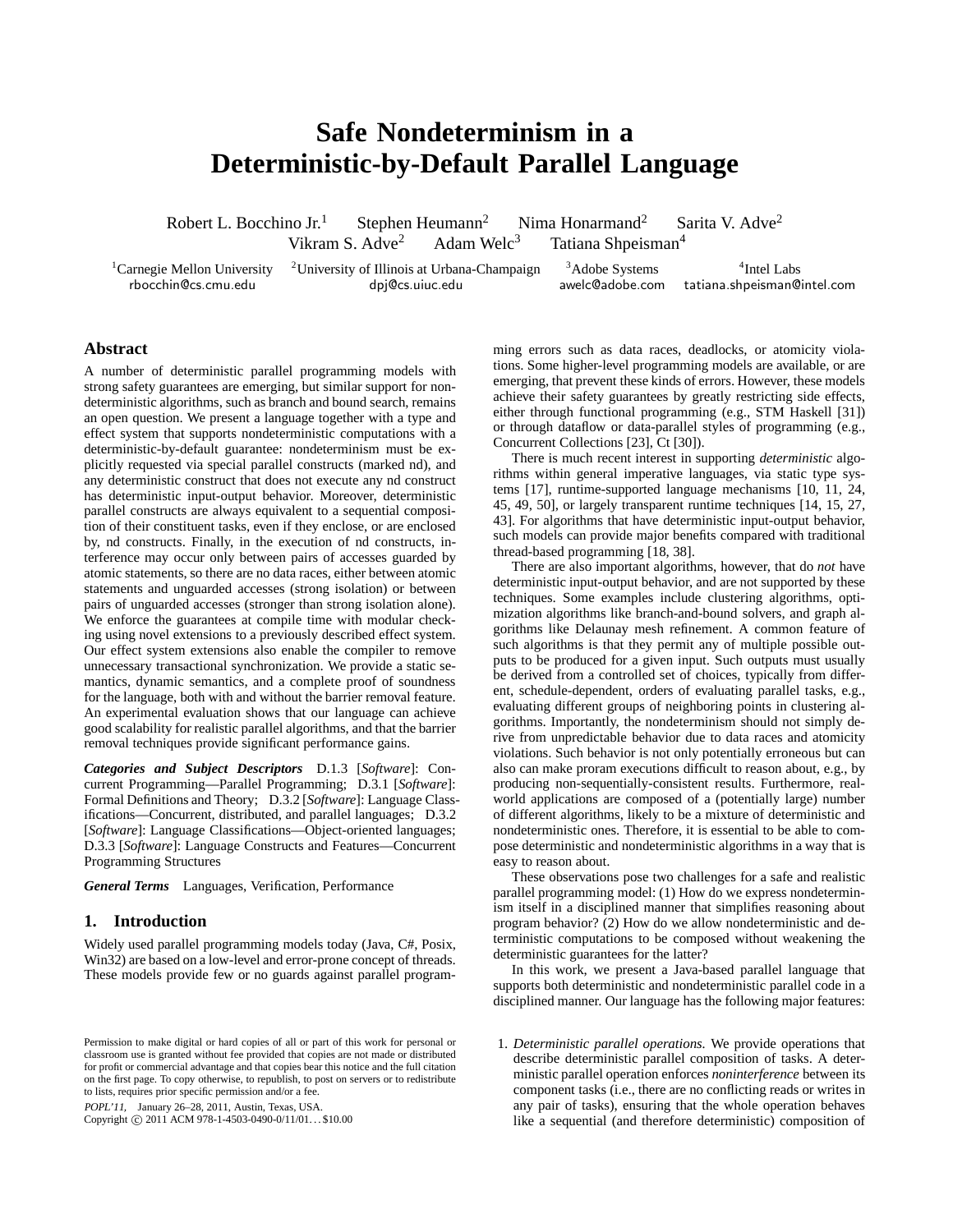its component tasks. The noninterference property is enforced *at compile time*. This part is derived from previous work [17].

- 2. *Nondeterministic parallel operations.* We provide operations that describe potentially nondeterministic parallel composition of tasks. These operations allow interference between tasks, but any such interference is subject to the following guarantees, again enforced *at compile time*. This part is entirely new.
	- (a) *Race freedom and sequential consistency.* No execution of a valid program in our language can ever produce a data race. This property is very important, even for nondeterministic codes, because in the Java memory model, race freedom implies sequential consistency, which makes parallel programs much easier to reason about.
	- (b) *Strong isolation.* Our language provides an *atomic statement* atomic S that executes the enclosed statement S in isolation, i.e., as if there were no interleaving with concurrently executing tasks. The isolation is *strong*, i.e., isolation is provided with respect to *all* concurrent operations, not just other ones occurring in atomic statements. Novel effect system features enable our language to be built on top of an "off the shelf" runtime, such as software transactional memory, that provides only weak isolation. Previous work [6, 31, 42] has also used effects to enforce strong isolation but, as discussed in Section 7, our language is less restrictive, and our guarantees are stronger.
	- (c) *Composition of deterministic and nondeterministic operations.* A deterministic parallel operation always behaves as an isolated and sequential composition of its component tasks, *even if the operation encloses, or is enclosed in, a nondeterministic parallel operation*. This property allows local, compositional reasoning about deterministic operations, which we view as essential for a language that supports both deterministic and nondeterministic operations.
	- (d) *Determinism by default.* Nondeterminism occurs *only where requested by an explicit nondeterministic operation*, and cannot occur "by accident." Specifically, if a deterministic construct does not encounter any nondeterministic construct for a given input heap state in some execution, then it has deterministic input-output behavior (i.e., it produces the same output heap state and other results in all executions, for that input heap state).

For the deterministic parallel operations (1), we build on Deterministic Parallel Java (DPJ) [17]. In DPJ, the programmer partitions the heap into *regions*, and writes *effect summaries* on methods that describe the method's read and write operations on the regions. The compiler uses the regions and effect summaries to enforce noninterference of parallel tasks at compile time. However, by design, DPJ *completely disallows nondeterministic parallel algorithms*. To provide the nondeterministic operations (2) and their associated guarantees, we must extend DPJ.

For the isolation guarantee 2(b), we build on software transactional memory (STM) [37]. STM is not the only choice here, but it is a good one, as it runs on all platforms (as opposed to hardware transactions, which require special hardware) and provides relatively strong guarantees (isolation and deadlock freedom) with very low programming overhead. However, STM alone is insufficient for our purposes. First, STM implementations usually provide only *weak isolation*, and we want strong isolation. Second, even strong isolation is not enough: it allows data races between accesses outside of transactions, and we want to disallow such data races. Finally, STM introduces significant runtime overheads, including scalar overhead and false conflicts (due to over-synchronization), which can cause poor scalability.

To solve these technical challenges, we extend the DPJ effect system in several ways. First, we add a new kind of effect called an *atomic effect* for tracking when memory accesses occur inside an atomic statement. The atomic effects allow the compiler to guarantee both race freedom (property  $2(a)$ ) and strong isolation  $(2(b))$ , by prohibiting conflicting memory operations *unless each operation is in an atomic statement*. Second, we introduce new effect checking rules to enforce composition of operations  $(2(c))$  and determinism by default (2(d)). For composition of operations, the extended effect system disallows interference between a deterministic operation and any other concurrent operation *unless the whole deterministic operation is enclosed in an atomic statement*. For determinism by default, the interference is disallowed for deterministic parallel operations, but allowed for nondeterministic parallel operations. Third, to reduce STM overhead, we introduce *atomic regions*, so that the programmer can identify which regions may be accessed in an interfering manner. For operations to other regions, the compiler can remove or simplify the STM synchronization, because such operations never cause conflicts.

Overall, this work makes the following contributions:

- 1. We present a language that provides the compile-time guarantees 1 through 2(d) stated above. To our knowledge, *no previous language or system has provided all these properties for sharedmemory parallel programs through any mechanisms, static or dynamic.* Our language includes novel extensions to the DPJ effect system as discussed above for enforcing race freedom, strong isolation, and determinism by default; and for reducing the runtime overhead of the underlying STM implementation.
- 2. We formalize our ideas using three formal languages: the first has only deterministic parallel operations, the second adds nondeterministic parallel operations, and the third adds atomic regions. We have developed a full syntax, static semantics, and dynamic semantics for all three languages. Further, we have formally stated the soundness properties given informally above, and proved that the properties follow from the semantic definitions. Here we summarize the key features of the formal language and the essential soundness results; the full details, including proofs, may be found in the lead author's Ph.D. thesis [19].
- 3. We describe our experience using our language to implement three nondeterministic algorithms: *Delaunay Mesh Refinement* from the Lonestar benchmarks [1], the *traveling salesman problem* (TSP), and *OO7* [25], a synthetic database benchmark. Our experience shows that porting these algorithms form "pure" Java into our language was relatively straightforward and required neither redesign of existing data structures nor restructuring of the algorithms themselves. The language naturally expresses all these algorithms, although the speedups achieved vary depending on the inherent parallelism in the algorithms and performance limitations of the underlying STM. Additionally, judicious use of atomic regions eliminated a large fraction of the STM-related overhead in two out of three benchmarks.

# **2. Background**

In this work, we build on a language called Deterministic Parallel Java (DPJ) [17]. DPJ uses an effect system to enforce deterministic semantics for explicitly parallel programs via compile-time type checking. This section briefly explains the key constructs of DPJ; the details may be found in [17, 19]. In the rest of this paper, we refer to the preexisting language as *basic DPJ*.

DPJ provides a fork-join parallel model: the programmer creates parallel tasks using either a foreach statement (for a parallel loop) or cobegin block (for a group of mutually parallel state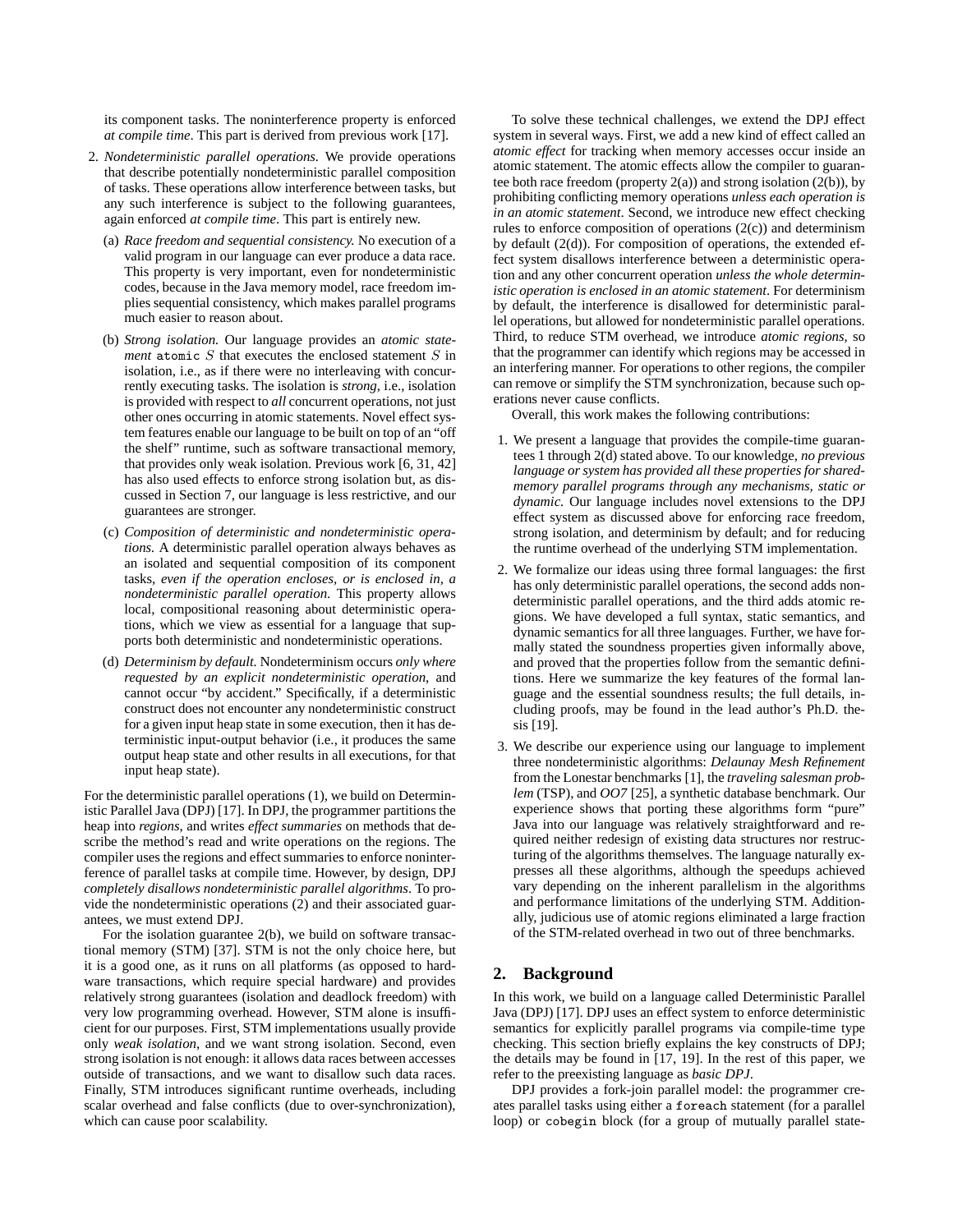ments). DPJ's effect system guarantees that in a well-typed parallel program, any two parallel tasks have *noninterfering effects*. An effect is a set of operations on memory. Two effects interfere if they both access a common memory location and at least one of them writes to that location. The noninterference guarantee for parallel tasks implies deterministic input-output semantics for the computation.

The DPJ effect system works as follows. The programmer assigns every object field and array cell to a *region* and annotates every method with a *method effect summary* stating (a superset of) the reads or write operations performed by the method, in terms of regions. The compiler checks two things: (1) that the effect summaries are a superset of the actual effects in the method body; and (2) that no two parallel statements are interfering. The effect summaries on method definitions enable modular checking of effects.

```
1 class Node<region P> {
2 region L, R;
     double mass in P;
     Node<P:L> left in P:L;
     5 Node<P:R> right in P:R;
     void setMass(double mass) writes P {<br>this.mass = mass;<br>// writes P7 this.mass = mass:
     \mathbf{a}9 void setMassOfChildren(double mass) writes P:* {
10 cobegin {
11 if (left != null) left.setMass(mass); // writes P:L
12 if (right != null) right.setMass(mass); // writes P:R
\begin{array}{ccc} 13 & & & \end{array}\mathcal{F}15 }
```
**Figure 1.** Some features of basic DPJ for deterministic parallelism.

Figure 1 illustrates the use of regions and effects in basic DPJ. In line 1, we declare class Node to have one region parameter P. Line 3 declares field mass in region P; the actual region of the field is determined when the class is instantiated into a type, as shown in lines 4 and 5. Line 2 declares names L and R that have static scope (i.e., they are shared by all instances of class Node). Lines 4 and 5 declare fields left and right and place them in regions P:L and P:R, respectively. The form P:L is called a *region path list*, or RPL, and it expresses the hierarchical structure of regions: intuitively, P:L and P:R are both nested under P. The use of L and R puts the two fields in different regions, while the use of P allows different Node objects instantiated with different bindings to P to have their fields in different regions. Because L and R are distinct names, P:L and P:R are guaranteed to refer to different regions, for any common binding to P.

Lines 6 and 9 illustrate the use of method effect summaries. Method setMass (line 6) has declared effects writes P, while setMassOfChildren (line 9) has declared effects writes P:\*, where the  $*$  is a wildcard representing any sequence of names. If an effect declaration is omitted, it defaults to most general effect (writes the whole heap).

The compiler performs checks (1) and (2) stated above by accumulating the effects of a method, foreach statement, or cobegin statement. The analysis is simple and local because, at each call site, the declared effects of the invoked method provide the effects of the invocation, after substituting actual for formal region parameters. For example, the effect of left.setMass(mass) in line 11 is writes P:L, obtained by substituting P:L (from the type of left) for the class parameter P in the declared method effect writes P (the read of field left is subsumed because in DPJ, write effects imply read effects). Similarly, the compiler infers the effect of a field access or assignment to  $e.f$  by substituting the region named in the type of  $e$  for the parameter in the declared region of the field f.

As an example of check (1) (correct method effects), the effect of setMass is legal because the method body writes to field mass in region P and has no other heap effects. As an example of check (2) (parallel noninterference), the compiler infers that the effect of lines 11 and 12 are writes P:L and writes P:R, respectively. Because P:L and P:R must be disjoint regions, for any common binding to P, the effects are noninterfering.

Although this example is somewhat simplistic, these and other features of DPJ can express a range of realistic parallel idioms [17], including parallel updates on arrays of objects, parallel traversals and updates of a tree, in-place divide-and-conquer on arrays, and commutative operations within parallel tasks.

## **3. Language Support for Nondeterminism**

We now informally describe the language mechanisms for nondeterministic parallel control, parallel safety guarantees, and optimization support. We illustrate the new language features with a running example of the *traveling salesman problem* (TSP). Section 4 describes the language more formally.

## **3.1 The TSP Computation**

The traveling salesman problem, or TSP, is the well-known problem of finding a shortest cycle in a weighted graph that visits all the nodes once (i.e., a Hamiltonian cycle). TSP can be solved by *branch and bound search*, a common algorithm for solving optimization problems and a classical example of a nondeterministic computation. Figures 2–4 show simplified Javalike pseudocode for TSP. The global data (lines 1–13) include a weighted graph that is the input to the program; a priority queue for storing the paths being explored; and a "best" (i.e., shortest) tour, which is refined as the computation progresses, eventually storing the answer. Two regions are used to hold the data: ReadOnly for fields that will not be modified during the computation, and Mutable for those that will be. The priority queue's type PriorityQueue<Path<ReadOnly>, Mutable> indicates that it contains objects of type Path<ReadOnly>, and that the internal data used to represent the queue itself is in region Mutable. The main computation loop (lines 15–23) iterates in parallel over several worker tasks. Each task generates a prefix to search (using the pseudocode in Figure 3) and adds it to a priority queue. When all prefixes have been generated, the tasks remove prefixes from the priority queue and search them (using the pseudocode in Figure 4), until there are no more prefixes to search.

#### **3.2 Nondeterministic Parallel Control**

To express nondeterministic parallel computations, we introduce a parallel loop denoted foreach nd, where nd stands for "nondeterministic." Line 15 in Figure 2 shows an example. This construct is identical to foreach in basic DPJ [17], except it says explicitly that conflicting accesses, and therefore potential nondeterminism, are allowed between the loop iterations of foreach nd. We also introduce a cobegin nd construct corresponding to cobegin in basic DPJ. Collectively, we refer to these four (foreach, foreach nd, cobegin, and cobegin nd) as *parallel constructs*.

The resulting parallel control structure is just fork-join parallelism and can be represented as a static task graph, where each node or *task* is a single iteration of a parallel loop (foreach or foreach nd) or a single statement in a cobegin or cobegin nd. All four parallel constructs have an implicit "join" synchronization at the end of the construct for the tasks of the construct. The (directed) edges in the task graph represent either program order, or forking at the start of a parallel construct, or the "join" synchronization at the end of a parallel construct. Two tasks are *concurrent* if they are not ordered in the task graph. Two memory accesses are concurrent if they occur in concurrent tasks.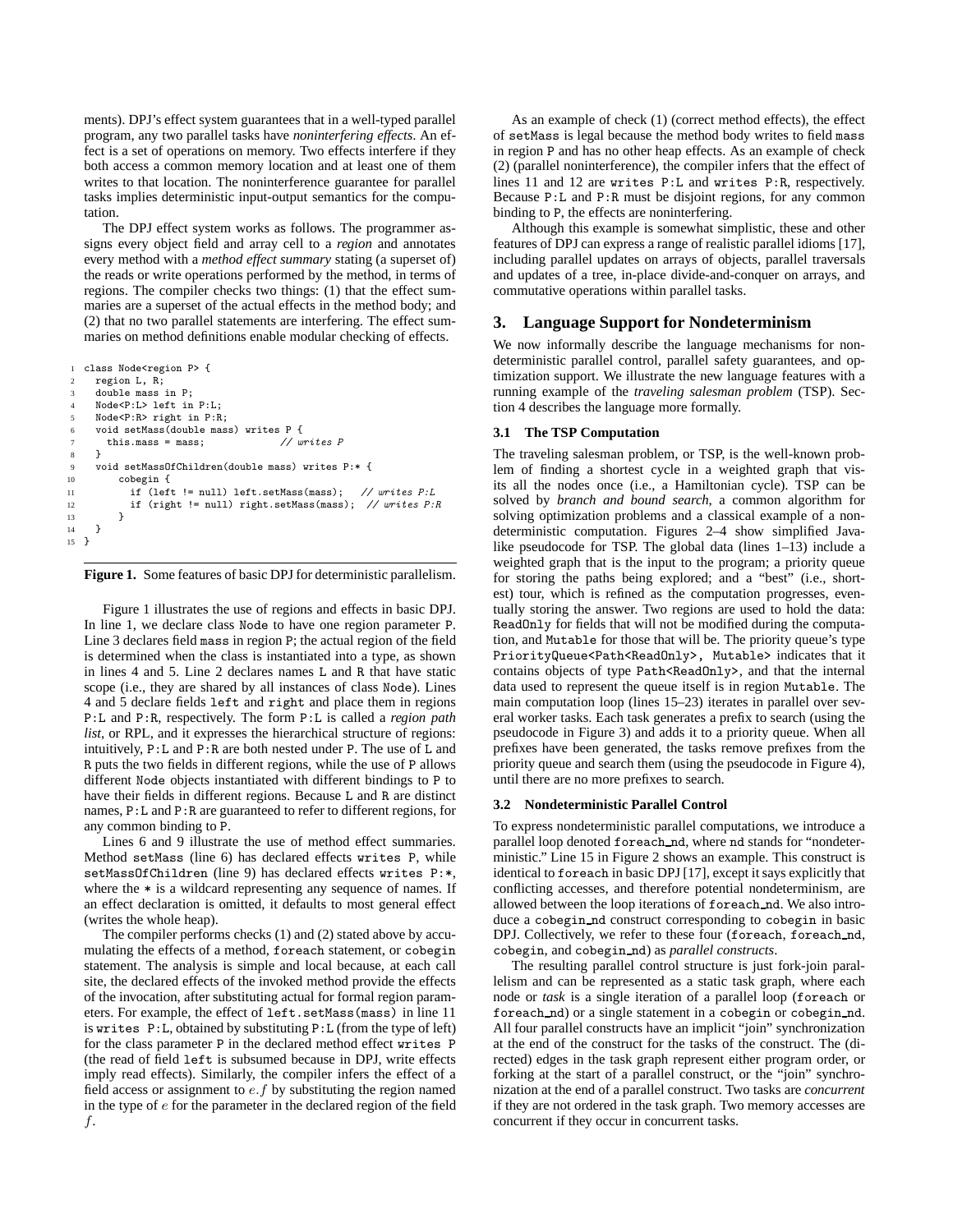```
1 /* Regions for partitioning data */
2 region ReadOnly, atomic Mutable;
 3
4 /* Graph we are working on; immutable */
5 Graph<ReadOnly> graph in ReadOnly = the TSP graph;
 6
   /* Priority queue for tour prefix paths */
8 final PriorityQueue<Path<ReadOnly>, Mutable> priorityQueue =
      new PriorityQueue<Path<ReadOnly>, Mutable>();
10 priorityQueue.add(new Path<ReadOnly>(startNode));
11
12 /* The answer */
13 Path<ReadOnly> bestTour in Mutable = infinite path;
14
15 foreach_nd(int i in 0, NWORKERS) {
16 Path<ReadOnly> prefix = null;<br>17 do f
       d \circ f18 atomic {
19 prefix = generateNextPrefix();<br>
\sum_{n=1}^{\infty}20 }
21 if (prefix != null) searchAllToursWithPrefix(prefix);
22 } while (prefix != null);
23 }
```
**Figure 2.** Global data and main computation for the Traveling Salesman Problem.

```
1 Path generateNextPrefix() reads ReadOnly writes Mutable {
       2 while (!priorityQueue.isEmpty() &&
              3 priorityQueue.best().length() < bestTour.length()) {
4 Path<ReadOnly> prefix = priorityQueue.removeBest();
5 if (prefix.nodeCount() > PREFIX_CUTOFF) {
               return prefix;
           7 } else {
               for (each edge edge that can be added to prefix
9 while staying under bestTour.length()) {<br>10 Path<ReadOnly> newPrefix =
                   Path<ReadOnly> newPrefix =
11 new Path<ReadOnly>(prefix, edge);
12 priorityQueue.add(newPrefix);
13 }
14 }
15 }
16 return null;<br>17}
17 }
```
#### **Figure 3.** Generating the next tour prefix.

```
void searchAllToursWithPrefix(Path<ReadOnly> prefix)
        reads ReadOnly writes atomic Mutable {
        for (each Hamilton cycle tour in graph with prefix prefix) {
             atomic {
                 5 if (tour.length() < bestTour.length()) {
                 bestTour = tour;<br>}
 7 }
             \mathbf{a}\begin{matrix} \uparrow \\ \downarrow \end{matrix}10 }
```
**Figure 4.** Searching all tours with a given prefix.

The specific parallel constructs used to fork and join tasks are not fundamental to our work. The language mechanisms used to enforce safety properties (described next) can be applied directly to other fork-join parallel programming languages, e.g., Cilk [16], a large subset of OpenMP [4], and potentially other parallel languages in which the compiler can identify all groups of concurrent tasks. Distinguishing the constructs that permit interference (i.e., may be nondeterministic) from those that do not (and so are deterministic) is a useful property, but again, not necessary for any of our other guarantees.

#### **3.3 Safety Properties for Nondeterministic Code**

As stated in the introduction, the goal of our language design and type system is to achieve four safety guarantees for nondeterministic and deterministic code: (i) data race freedom; (ii) strong isolation for nondeterministic parallel constructs; (iii) sequential equivalence for deterministic parallel constructs; and (iv) a property we call *determinism by default*, defined below. These four properties give programmers a simple, elegant execution model for reasoning about partly nondeterministic programs. Below, we discuss the language mechanisms for expressing synchronization, the effect system features for enforcing the properties, and the resulting execution model seen by programmers.

**Synchronization:** To ensure correctly synchronized accesses in the presence of interference (defined in Section 2), we add an *atomic statement* to the language. This construct is similar to previous work [8, 28, 32, 33], except that in conjunction with our effect system, discussed below, our atomic statements provide stronger guarantees. A statement atomic  $S$  indicates that  $S$  is to be run as if *all other concurrent execution* were suspended while S is executing. This is called strong isolation [40, 47].

With reference to the TSP example, in Figure 2 each call to generateNextPrefix is enclosed by an atomic statement that protects the accesses to the shared priority queue. Note that while the calls to generateNextPrefix are effectively serialized, each worker can start its call to searchAllToursWithPrefix as soon as its call to generateNextPrefix is done, in a pipelined manner. This pattern can achieve good speedups because most of the work in this code is done in searchAllToursWithPrefix. In Figure 4, an atomic statement protects the concurrent updates to bestTour.

An atomic statement may appear inside any of the four parallel constructs, as well as inside other atomic statements. Two nested atomic statements in the same task are "flattened": that is, the inner atomic becomes a no-op, and atomicity is enforced entirely at the outer atomic. If a parallel task created in an atomic statement contains a nested atomic statement, then the nesting behaves in the standard way: the inner atomic enforces isolation with regard to other tasks created by the immediately enclosing parallel construct, while the outer atomic enforces isolation as to tasks created by any outer enclosing parallel construct.

**Effect System:** We now discuss how our effect system enforces the four safety properties stated at the outset of this section.

*Data Race Freedom and Strong Isolation:* We use the following strategy to ensure both data race freedom and strong isolation. First, a transactional runtime guarantees at least weak isolation of atomic statements (i.e., isolation between different atomic statements, but not between atomic statements and unguarded code). Second, the effect system ensures that for any pair of conflicting memory accesses, each access occurs inside an atomic statement. For example, in Figure 4, any two concurrent accesses to bestTour are both enclosed in instances of the atomic block at line 4 (the concurrency is created by the foreach nd at line 15 of Figure 2). This requirement ensures strong isolation, because no conflicts between unguarded memory accesses and atomic statements are allowed. It also ensures race freedom, because no conflicts between pairs of unguarded accesses are allowed.

Notice two things about our strategy. First, our language may be built on top of a standard software transactional memory (STM) implementation, which typically guarantees only weak isolation for performance reasons. Second, our strategy prohibits all data races. Even TM systems with strong isolation generally allow data races between pairs of accesses occurring outside any transaction.

To accomplish the effect checking, we extend the DPJ effect system to distinguish effects that are *atomic* (meaning the effect occurred inside an atomic statement) from effects that are *nonatomic* (meaning the effect occurred outside any atomic statement). The compiler ensures that interference occurs *only between atomic effects*.

To enable sound modular reasoning about method invocations, we make atomic effects explicit in method effect summaries. For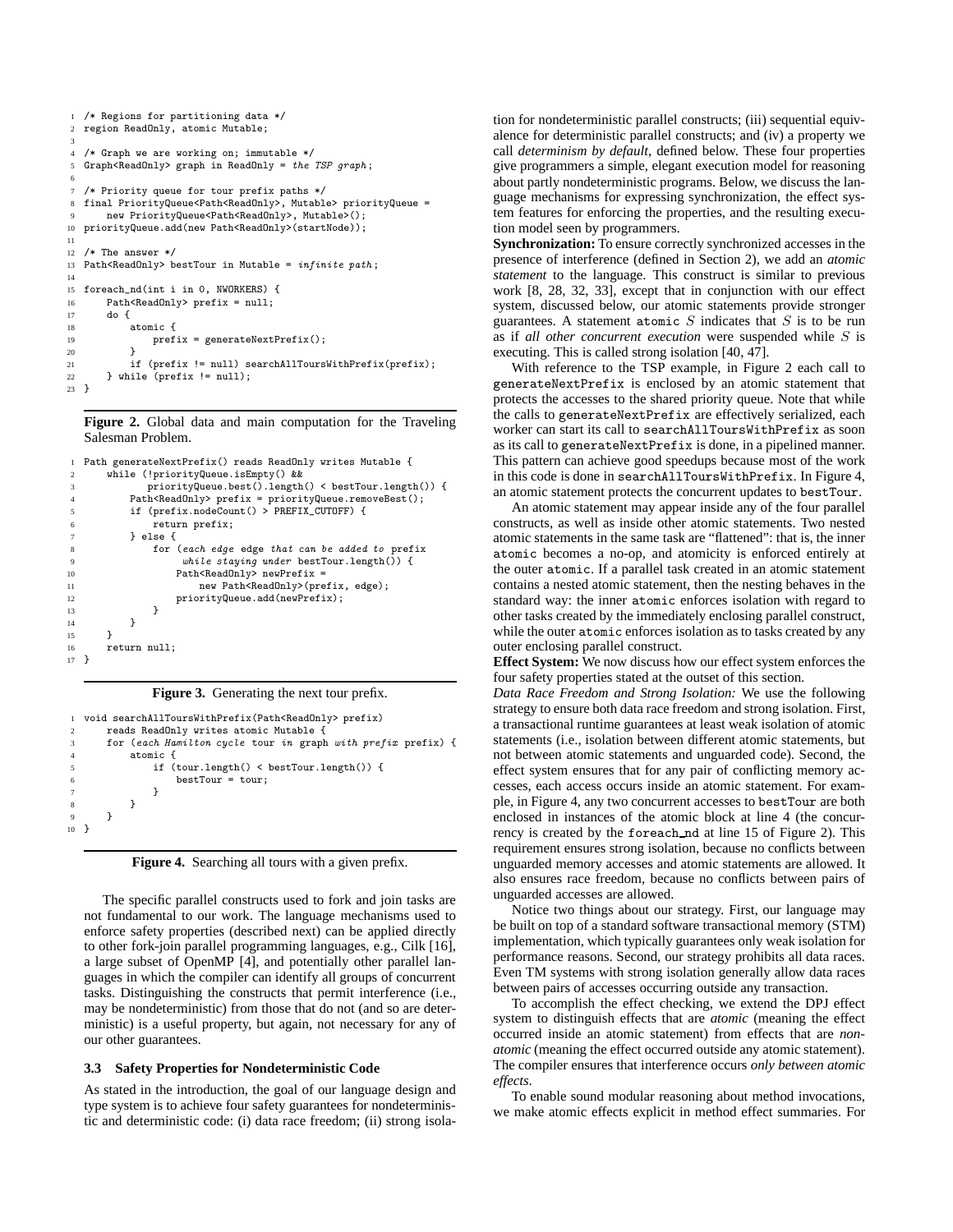example, the effect writes atomic Mutable in the summary for searchAllToursWithPrefix (Figure 4) says that any possible writes to region Mutable occur inside atomic blocks in the body of the method or its callees. In checking method effect summaries, our system is sound but conservative: it is correct to summarize a write to region R occurring inside an atomic block as either writes atomic  $R$  or simply writes  $R$ ; the latter is more conservative than necessary but is correct. However, it is not correct to summarize an access occurring outside any atomic section as an atomic effect, because such an effect would report a transactional guard when in fact there is none.

For example, the effect system can verify that all interfering accesses within the foreach nd in Figure 2 are atomic effects. First, the variable prefix is local to each task and so generates no conflicts across tasks. Second, according to the effect summary for generateNextPrefix (Figure 3), the method invocation in line 19 produces conflicting effects on region Mutable. These effects are enclosed within the atomic statement starting at line 18 and so are recorded as atomic effects that may interfere. Third, the call to searchAllToursWithPrefix is not within an atomic statement; but according to its effect summary it generates only read effects (which do not interfere with themselves) and atomic write effects (which are allowed to interfere with themselves, and are to a different region from the read effects).

*Sequential Equivalence for Deterministic Constructs:* An important property we wish to preserve from basic DPJ is *sequential equivalence* for deterministic constructs: that is, foreach and cobegin are equivalent to the sequential execution of their constituent tasks in program order. To enforce this property, we obviously need to disallow interference between cobegin or foreach branches, even if the interfering effects are atomic. For example, this program is not allowed:

```
cobegin {
 atomic x = 0;
  atomic x = 1;
}
```
For this we just have a simple typing rule that interference between atomic effects is allowed only inside foreach nd or cobegin nd.

However, that is not enough, because interference can also occur between a deterministic task and a concurrent nondeterministic task. For example, consider the following program:

```
z = 0:
cobegin_nd {
 cobegin { atomic x = z; atomic y = z; } // S1, S2
 atomic z = 1; // S3
}
```
This program could produce the result  $x = 1, y = 0$  by executing S2; S3; S1. This result violates sequential equivalence of cobegin, because it does not correspond to any sequentially consistent execution of the program where the cobegin block is executed in program order. Instead, we wish to ensure that a foreach or cobegin executes in isolation, even if it appears inside foreach nd or cobegin nd.

Our solution to this problem is to convert atomic effects occurring inside a deterministic construct to non-atomic effects when propagating them to the outer context. In the example above, when checking interference, the compiler sees *nonatomic* reads to z in the first cobegin nd branch: those reads occurred in atomic statements, but became nonatomic when passing outwards across the cobegin. On the other hand, the second branch has atomic writes to z. Therefore the cobegin nd branches have illegal read-write interference (i.e., not both guarded by atomic) on z. To write this program legally in our language, the programmer could put the whole cobegin in an atomic statement.

*Determinism by Default:* Finally, by virtue of the isolation of deterministic constructs, and the noninterference between their internal tasks, both discussed above, we have the following property: if a deterministic construct does not dynamically execute any nondeterministic construct, then the execution of the deterministic construct is, in fact, deterministic. That is, a given input heap state to the deterministic construct always produces a fixed result value and fixed output heap state. We refer to this property as *determinism by default*: nondeterministic input-output behavior may be introduced *only* by the execution of an explicit nondeterministic construct.

**Implications for Programmers:** The properties discussed above, and treated more formally in the next section, provide two key benefits for programmers. First, concurrency errors such as data races or unintentional nondeterminism will be detected via compile-time type checking; this benefit existed in base DPJ for deterministic programs and has now been extended to nondeterministic ones. Second, once a program has been type checked, the above properties greatly simplify how programmers can reason about the possible (nondeterministic) execution behaviors.

With regard to the second point, many programmers and testing tools analyze program behavior by reasoning about the possible interleavings (or schedules) of parallel operations. The above properties simplify this reasoning in several important ways (we focus on cobegin here without loss of generality; foreach is analogous):

- 1. We only need to consider interleavings of isolated atomics, cobegins, and unguarded accesses, because of strong isolation and sequential equivalence of cobegin. The nd constructs do not constrain interleavings.
- 2. We can reason about the tasks of a cobegin sequentially: the first task can be fully evaluated without any intervening accesses from elsewhere, immediately followed by a complete evaluation of the second task.
- 3. cobegin nd provides the only source of nondeterminism. Even within such a construct, the effect system guarantees that any block of code that is outside an atomic statement and does not execute any atomic statement (call this an *atomic-free section*) cannot interfere with any concurrent task. Therefore, programmers need not consider interactions between any atomic-free sections when reasoning about program behavior.

Put together, these observations mean that *the only source of multiple interleavings is from different orderings of atomic sections*, thereby significantly reducing the number of interleavings that programmers must consider. Furthermore, programmers can control the granularity of the atomic sections to control the number of possible interleavings.

The following example illustrates these observations (assume the S terms are all atomic-free statements).

cobegin\_nd { { S11; S12; atomic S13 } { S21; atomic S22; S23 } }

Even if all the statements are primitive operations (reads or writes), if sequential consistency is not guaranteed, then up to  $6! = 720$ different interleavings are possible. If sequential consistency holds, then there are still up to 20 different interleavings. In our language, however, *we may consider only two sequentially consistent interleavings*: one with atomic S13 appearing before atomic S22, and vice versa. For example, any execution generated by our language is equivalent to executing the entire first cobegin nd branch before the entire second branch, or vice versa.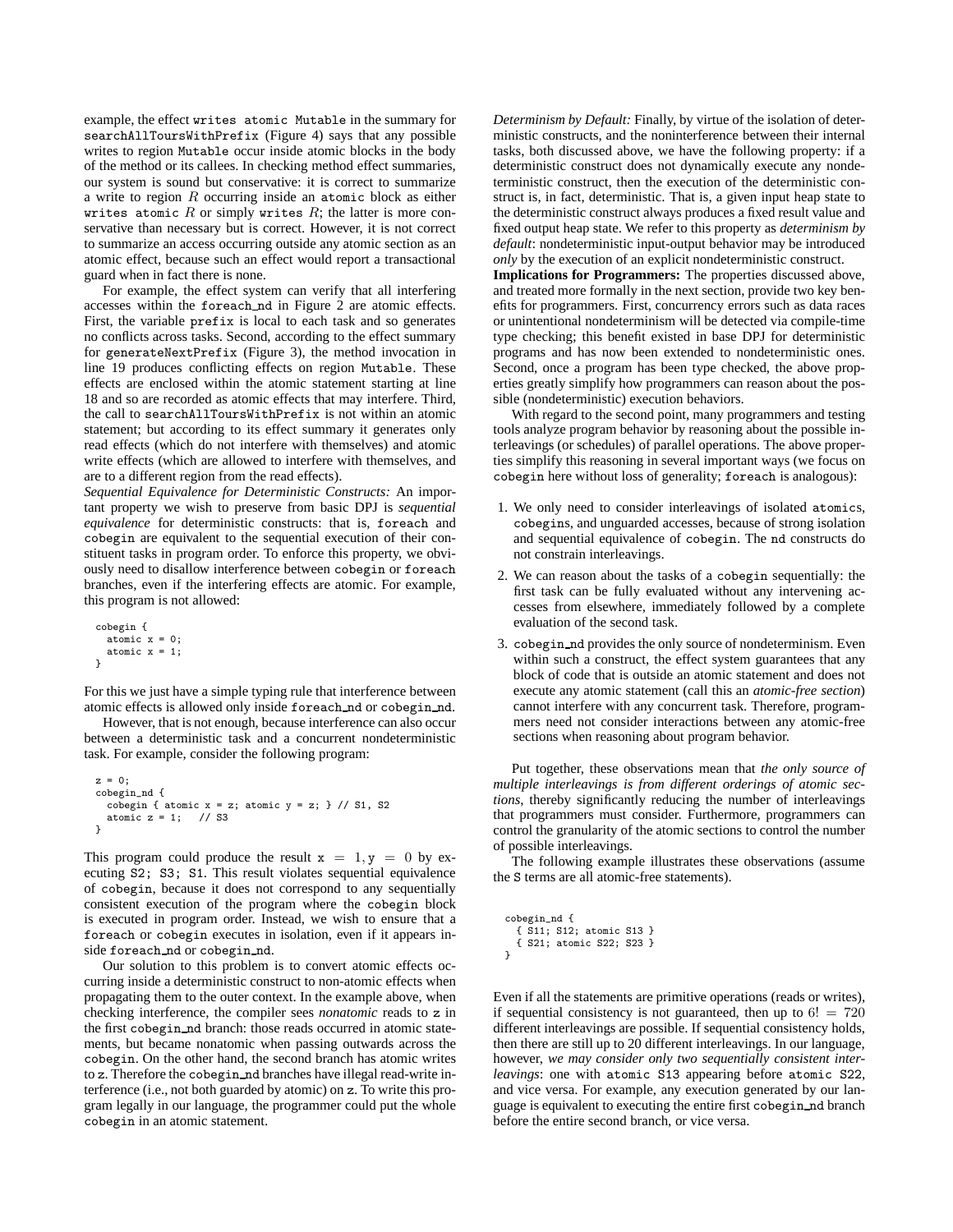# **3.4 Performance: Removing Unneeded Barriers**

We use a Software Transactional Memory (STM) runtime system to implement the atomic construct because STM provides weak atomicity, better composability than locks, and potentially better scalability because of optimistic rather than pessimistic synchronization. One key drawback of STMs is the overhead due to *transactional read and write barriers* for every load or store to shared data (e.g., see [52]). These barriers are snippets of code, often automatically inserted by a transactions-aware compiler, that invoke the STM runtime to implement some transactional concurrency control protocol. The barriers can either read and write shared memory directly (so-called *in-place update* STM) and *undo* all transactional operations when a transaction aborts, or they can buffer updates into a private data structure (so-called *write buffering* STM) and apply all the buffered changes into shared memory when a transaction successfully commits. In both cases, barriers can incur significant overhead and minimizing them is essential for performance.

We observe that we can use the region and effect system to remove unnecessary STM barriers, where there is no interference. However, the effect system as described so far does not carry enough information to perform this analysis locally. For example, suppose a method  $m$  reads a variable  $x$  inside an atomic section. Then the read needs a barrier if and only if  $m$  is invoked in some context where there is interference on  $x$ . There is no information in the method body that enables the compiler to make that judgment; interprocedural analysis would be required.

However, with a slight extension to the effect system, we can enable *local* reasoning about this kind of noninterference. Specifically, we have the effect system distinguish two kinds of regions: those that may interfere (and so need barriers everywhere) and those that cannot (and so do not need read barriers anywhere). We call the first kind *atomic regions*. The programmer can declare a region to be atomic, such as region Mutable on line 2 of Figure 2.

The key benefit is that, for a non-atomic region, the compiler can remove read barriers entirely and, assuming STM using inplace updates, it can turn write barriers into logging-only barriers (synchronization is not needed, because there is no interference, but transactions must still log the old value on writes, in case the transaction aborts). This completely eliminates the barrier overheads for read-only shared data. It also substantially reduces the barrier overheads for task-local data and noninterfering shared data.

To enable sound reasoning about atomic regions and barrier elimination, we require some constraints on the use of these regions. Any region declaration (field region, local region, or region parameter) may be declared to be atomic. We impose the following requirements:

- When instantiating a type, an atomic (respectively, non-atomic) region parameter may only be passed an atomic (respectively, non-atomic) region name as the argument. This is straightforward to enforce using the region declarations.
- A region that is involved in interfering effects must be declared atomic. This is enforced by the compiler as described below.

The barrier elimination also requires a refinement in the semantics of atomic effects described in the previous section. An effect in an atomic statement is marked atomic *only if it operates on an atomic region*. For example, the read of region ReadOnly in Figure 4 (due to the operation tour.length()) does not generate an atomic effect, even though it is inside the atomic block at line 4. The write to region Mutable does generate an atomic effect. If region Mutable had *not* been declared atomic, the write to bestTour would generate a non-atomic effect. The compiler would then flag the effect declaration at line 2 of Figure 4 as an

| <b>Programs</b>     | $\cal P$       | $\equiv$                  | $\mathcal{R}^*$ $\mathcal{C}^*$ e                  |
|---------------------|----------------|---------------------------|----------------------------------------------------|
| <b>Classes</b>      | C              | $\mathbf{m}$              | class $C \leq \rho > \{ F^* M^* \}$                |
| <b>Region Names</b> | $\mathcal R_-$ | $\mathbf{r} =$            | region r                                           |
| <b>Fields</b>       | F              |                           | $ ::= T f \text{ in } R$                           |
| <b>Methods</b>      | M              |                           | $ ::= T m(T x) E \{e\}$                            |
| <b>Regions</b>      | R              | $\mathbf{r} =$            | $r \mid \rho$                                      |
| <b>Types</b>        | T              | $\equiv$                  | $C$ < R>                                           |
| <b>Effects</b>      | E              | $\mathbf{m} = \mathbf{m}$ | $\emptyset$   reads $R$   writes $R \mid E \cup E$ |
| <b>Expressions</b>  | $\epsilon$     | $\mathbf{r} =$            | this. $f  $ this. $f = e   e.m(e)   v  $ new $T  $ |
| <b>Variables</b>    | $\eta$         |                           | seq(e, e)   codegin(e, e)<br>this $ x $            |

**Figure 5.** Core language syntax.  $C$ ,  $\rho$ ,  $f$ ,  $m$ , and  $x$  are identifiers.

error because an atomic effect does not cover a non-atomic effect, as noted earlier.

We can now explain how the last rule above is enforced. If a region is not marked atomic but has an effect that causes interference in some parallel construct, the compiler will detect an error either at the parallel construct or at the method effect summary. For example, if region Mutable were not marked atomic, the write to bestTour would generate a normal effect writes Mutable. This would cause the effect summary at line 2 of Figure 4 to be flagged as an error, as noted above. If the effect summary were changed to not mark the write effect atomic, then the call to searchAllToursWithPrefix at line 21 of Figure 2 would generate a nonatomic effect, and the compiler would report the interference there.

## **4. Formal Semantics and Soundness**

To make precise the ideas discussed in the previous section, we have studied three variants of the same formal language, each one building on the last:

- 1. The first variant, which we call the *deterministic language*, is a simple expression language with regions, effects, and deterministic parallel composition. It is a version of Core DPJ [17] simplified to focus on the key elements for this work.
- 2. The second variant, which we call the *deterministic-by-default language*, adds nondeterministic parallel composition, atomic expressions, and atomic effects to the deterministic language.
- 3. The third variant, which we call the *atomic regions language*, adds atomic regions for removing or simplifying transactional barriers.

Without loss of generality, we only include cobegin and cobegin nd in these simple languages; the treatment for foreach and foreach nd is similar.

#### **4.1 Overview of Language Variants**

We first explain the syntactic structure of all three languages, and we summarize the soundness guarantees that each one provides. In the following subsections, we explain the formal semantics of each language variant, state the soundness guarantees more formally, and sketch how the guarantees follow from the semantic definitions. The full details, including all the semantics rules and proofs of all the claims, may be found in the lead author's Ph.D. thesis [19].

**Deterministic Language:** Figure 5 gives the syntax of the deterministic language. A program  $P$  consists of zero or more region declarations, zero or more class definitions, and an expression to evaluate. A class  $C$  consists of a class name  $C$ , a region parameter  $\rho$ , zero or more field declarations, and zero or more method declarations. A field  $F$  specifies a type, a field name, and a region. A method M consists of a return type, a method name, a formal parameter type, a formal parameter, an effect, and an expression to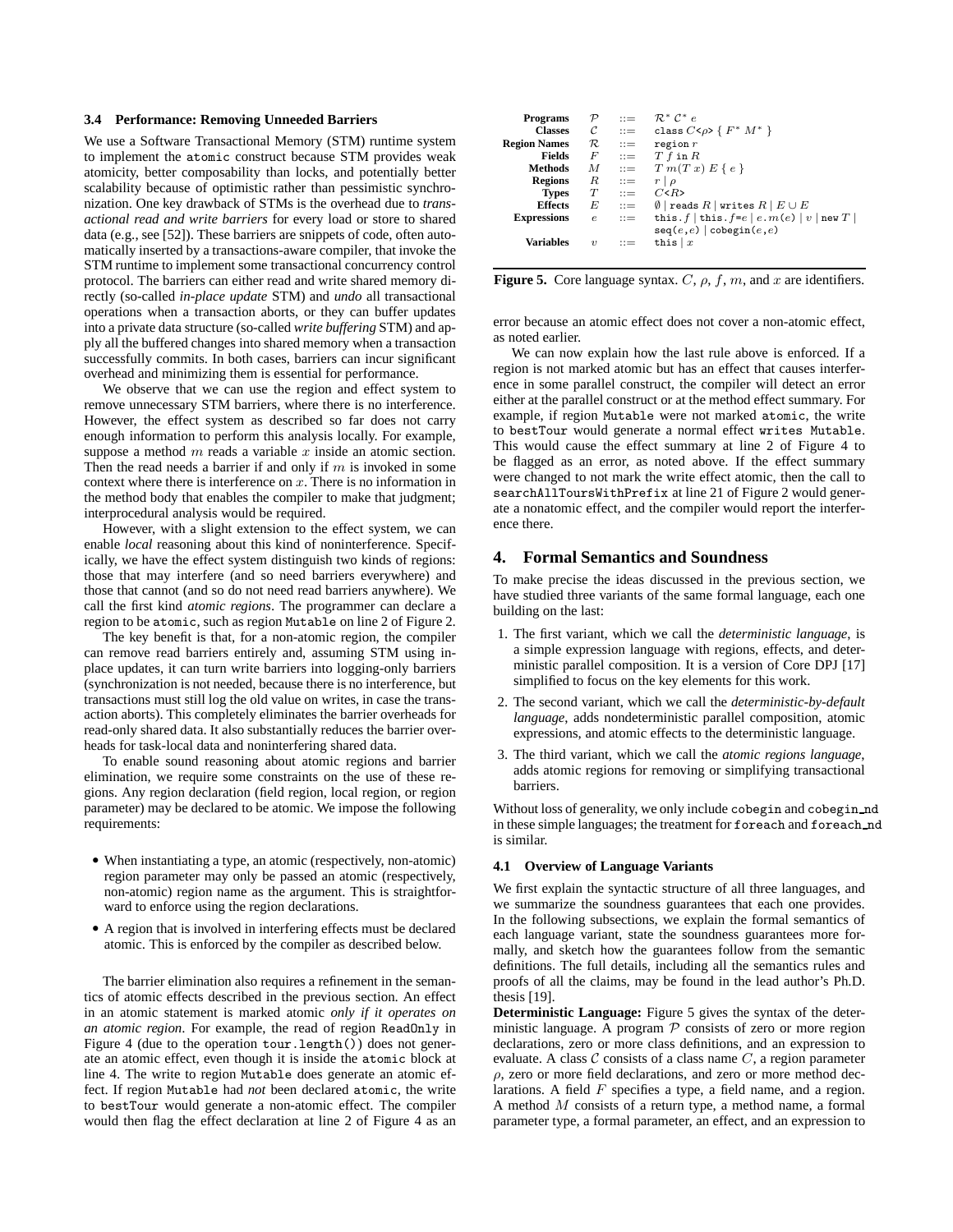**Effects**  $E$  ::= ... | atomic reads  $R$  | atomic writes  $R$ **Expressions**  $e$  ::= ... | cobegin\_nd( $e, e$ ) | atomic  $e$ 

**Figure 6.** Syntax of the deterministic-by-default language (extends Figure 5).

evaluate. A region  $R$  is either a region name  $r$  or a region parameter  $\rho$ . A type T is a class instantiated with a region parameter,  $C \le R$ >. An effect  $E$  is a possibly empty union of read effects and write effects on regions.

For expressions e, we model field access, field assignment, method invocation, variables, new objects, sequential composition (seq), and deterministic parallel composition (cobegin). A variable  $v$  is this or a method formal parameter  $x$ . The operational semantics of the first five expressions in Figure 5 is exactly as in Java. The last two expressions evaluate both component expressions (either sequentially or in parallel) and return the value of the second component as the value of the entire expression.

The deterministic language provides the following semantic guarantees, stated more formally as Theorems 1–2 in Section 4.2. They follow from the fact that the executions of the two branches of any cobegin expression are required to be noninterfering:

- 1. *Equivalence of* cobegin *and* seq*:* In terms of the final result (final value produced and final heap state), there is no difference between executing cobegin(e,e') and  $seq(e, e')$ . As a consequence, the entire program is guaranteed to behave like a sequential program (the one that results by replacing cobegin everywhere with seq).
- 2. *Determinism:* If an expression e evaluates to completion, then the value it produces is deterministic. Moreover, if  $e$  is evaluated in a sequential context (i.e., not inside a cobegin), then the final heap state is deterministic. In particular, the final heap produced by a terminating execution of the whole program is deterministic.

**Deterministic-by-Default Language:** Figure 6 shows the additional syntax for the deterministic-by-default language. We extend the syntax of effects to record atomic effects. We also add (1) cobegin nd, which is the same as cobegin, except that it allows interference guarded by atomic expressions; and (2) expressions atomic e, which signal that expression e should be executed in *isolation*: that is, as if it were executed all at once, with no interleavings from the rest of the execution.

The deterministic-by-default language provides the following semantic guarantees, stated more formally as Theorems 3–6 in Section 4.3:

- 1. *Race freedom and sequential consistency:* Program execution contains no data race. This result follows because the effect system requires that all parallel interference occur between pairs of accesses guarded by atomic expressions. Further, in the Java memory model, race freedom implies sequential consistency, i.e., one can reason about execution as a *program-ordered* interleaving of memory operations.
- 2. *Strong isolation:* For the same reason that the program is race free, expressions atomic e execute e in isolation, *even if the underlying implementation guarantees only weak isolation*. Moreover, the effect system disallows any interference between the cobegin and concurrent operations that would violate isolation of the cobegin. Therefore, every cobegin expression executes in isolation. Together, race freedom and strong isolation imply that execution is a sequentially consistent interleaving *of isolated expressions*.

**Regions**  $R$  ::= ... | atomic region  $r$ <br>Classes  $C$  := ... | class  $C$  <atomic **Classes**  $C := ... | \text{class } C \leq \text{atomic } \rho > \{ F^* | M^* \}$ 

**Figure 7.** Syntax of the atomic regions language (extends Figure 6).

- 3. *Equivalence of cobegin and seq*: Because cobegin(e,e') executes in isolation, it is equivalent to an isolated execution of seq, i.e., atomic seq(e,e'). As discussed in Section 3.3, for the deterministic-by-default language, we make cobegin behave like atomic seq, and not just seq, to guarantee that cobegin executes deterministically, *even inside a* cobegin nd.
- 4. *Determinism by default:* Both atomic and cobegin expressions execute deterministically in the same sense as discussed for the deterministic language, *even inside a* cobegin nd, *unless* they contain a dynamic instance of cobegin\_nd.

**Atomic Regions Language:** The third variant of the formal language allows some regions to be marked atomic, and *only operations on those regions generate atomic effects*. Operations on nonatomic regions *never generate atomic effects, even in an atomic expression*. Figure 7 shows the new syntax.

The execution semantics of this language variant is identical to that of the deterministic-by-default language, except that the compiler can distinguish, and potentially optimize, operations within an atomic expression that never interfere with concurrent tasks. In Section 5, we discuss a prototype compiler that uses these rules to optimize our STM by omitting or simplifying barriers (inside an atomic expression) for such noninterfering operations.

## **4.2 Deterministic Language**

**Static Semantics:** The typing is done with respect to an environment Γ, which consists of elements  $(v, T)$  stating that variable v has type T. The key rule for *subeffects* (i.e., when one effect conservatively summarizes another, written  $\Gamma \vdash E \subseteq E'$ ), is that a write effect on region  $r$  covers a read effect on the same region  $r$ :

SE-READS-WRITES  

$$
\Gamma \vdash \texttt{reads } R \subseteq \texttt{writes } \overline{R}
$$

The rules for typing programs, classes, fields, etc., are straightforward. The rule for typing methods enforces *effect subsumption*: that is, that a method's actual effect must be a subeffect of its declared effect:

METHOD  
\n
$$
\frac{\Gamma \vdash T_r \quad \Gamma \vdash T_x \quad \Gamma \vdash E \quad \Gamma \cup (x, T_x) \vdash e : T_r, E' \quad \Gamma \vdash E' \subseteq E}{\Gamma \vdash T_r \ m(T_x \ x) \ E \{ e \}}
$$

The key rules for *noninterfering effects* (i.e., effects that may safely go in parallel, with deterministic composition, written  $\Gamma \vdash$  $E \# E'$ ) are that reads never interfere with reads, and writes never interfere with reads or writes to different regions:

NI-READS  
\n
$$
\frac{1}{\Gamma \vdash \text{reads } r \neq \text{reads } r'} \qquad \frac{r \neq r'}{\Gamma \vdash \text{writes } r \neq \text{writes } r'}
$$
\n
$$
\frac{\text{NI-READS-WRTES}}{\Gamma \vdash \text{reads } r \neq \text{writes } r'}
$$

As in Core DPJ [17, 19], every expression has a type and an effect. The rules for typing expressions  $e$  with type  $T$  and effect  $E$  ( $\Gamma \vdash e : T, E$ ) are straightforward. The most important rule says that in parallel composition, the effects of the expressions being evaluated in parallel must be noninterfering:

COBEGIN 
$$
\Gamma \vdash e : T, E \Gamma \vdash e' : T', E' \Gamma \vdash E \# E'
$$
  
 $\Gamma \vdash \text{cobegin}(e, e') : T', E \cup E'$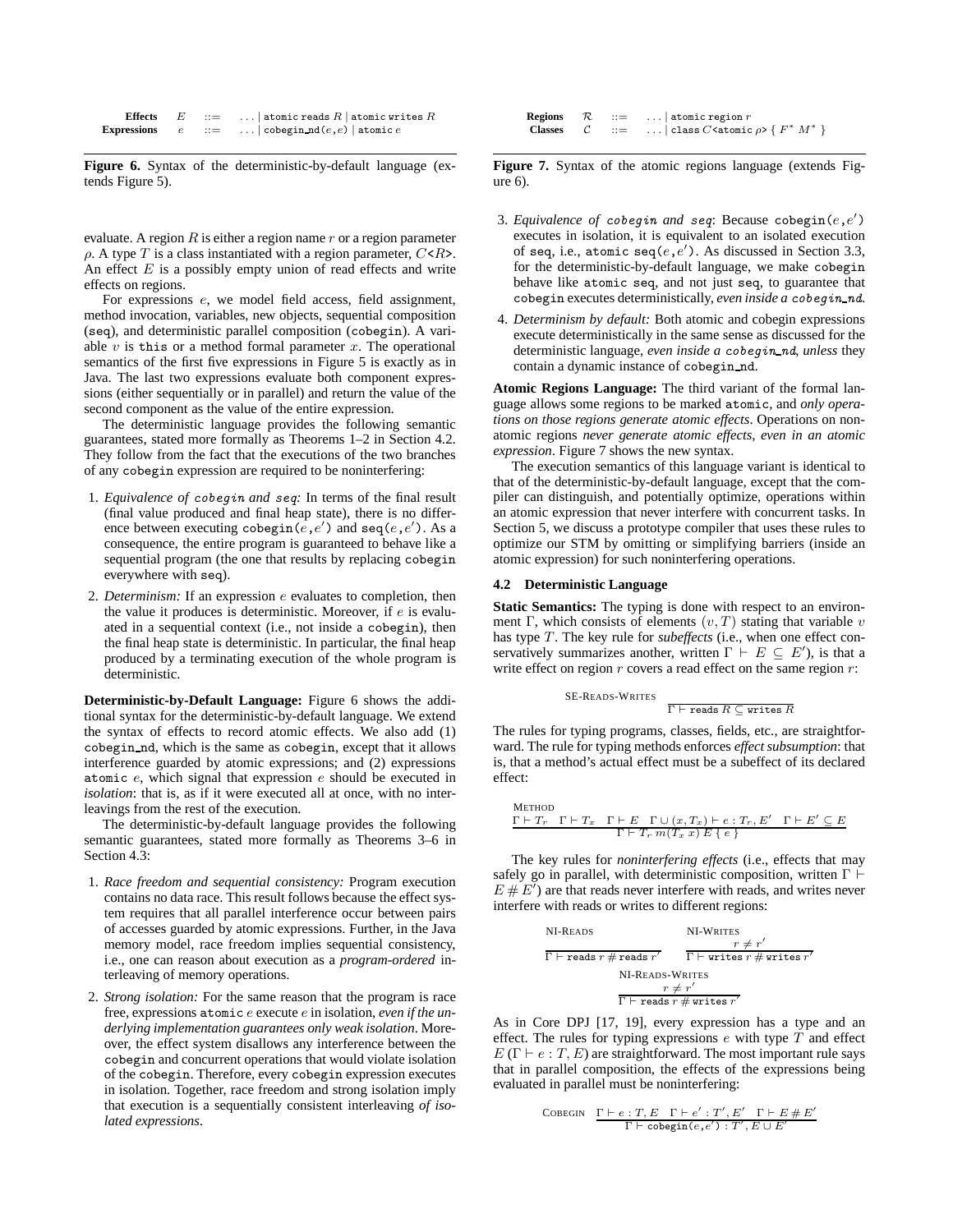**Dynamic Semantics:** We give a small-step operational semantics describing the recursive reduction of expressions.

*Execution State:* The execution state is  $(e, H)$ , consisting of an expression to evaluate and a heap. A heap  $H$  is a partial function from object references to pairs  $(O, T)$ , where O is an object, and T is the type of O. An object O is a mapping from field names  $f$ to object references  $o$ . null is a special reference that is in  $Dom(H)$ but does not map to an object. Attempting to invoke a method of null causes the execution to fail. We extend the static syntax of expressions to represent computations:

$$
e ::= \ldots | o | (e, \Sigma, E) | e_i
$$

The additional expressions have the following meanings: object references o are the values produced by reducing expressions; a *local execution state*  $(e, \Sigma, E)$  records an expression e to evaluate, an environment  $\Sigma$  containing the bindings for the free variables in e, and an effect  $E$  of reducing  $e$ ; and the indices  $i$  enable us to say unambiguously which expression is reduced in a given execution step, as explained below.

A program execution is a sequence of steps

$$
((e_{\mathcal{P}}, \emptyset, \emptyset)_i, \text{null}) \to^* (e_i, H),
$$

for some i, e, and H, where  $e_{\mathcal{P}}$  is the main program expression,  $i$  is an arbitrary index denoting the top-level expression in the reduction,  $e_i$  is the evolution of expression  $(e_{\mathcal{P}}, \emptyset, \emptyset)_{i}$ , and H is the evolved heap (represented as a domain containing null plus all object references  $o$  added during the execution). A terminating execution has  $e_i = (o, \emptyset, E)_i$ , where o is the "answer" computed by the program, and  $E$  is the union of all effects on  $H$  done in the execution.

*Expression Semantics:* Field access and assignment work in the standard way, except that we track dynamic effects, to state and prove the soundness results. As an example of the effect tracking, we give the rule for field access:

$$
\begin{array}{l} \text{DYN-FIED-ACCESS}\\ (\text{this},o) \in \Sigma \quad H(o) = (O,C\texttt{<}r\texttt{>}) \quad F(C,f) = T\ f \text{ in } R\\ \overline{((\text{this},f,\Sigma,\emptyset),H) \rightarrow ((O(f),\Sigma,\text{reads }\sigma_{C\texttt{<}r\texttt{>}}(R)),H)} \end{array}
$$

The function  $\sigma_{C\leq r}$  substitutes the region argument r for the parameter  $\rho$  of class  $C$ . The rule for field assignment is similar, except that the right-hand-side subexpression is evaluated first, the heap is updated, and the effect is a write instead of a read.

For evaluation of subexpressions, we use the following standard rule:

$$
\begin{array}{l} \text{DYN-SUBEXP} \\ (e, H) \rightarrow (e', H')\\ \hline (e'', H) \rightarrow (e''[e_i \leftarrow e_i'], H') \end{array}
$$

It says that if we can reduce expression  $e$  to  $e'$  starting with heap H, and e appears with index i as a subexpression of  $e''$ , then we can reduce  $e''$  by rewriting the subexpression  $e_i$  in place and updating the heap.

The rules for cobegin illustrate subexpression evaluation:

DYN-COBEGIN-EVAL

\n
$$
\frac{\text{ fresh}(i) \quad \text{ fresh}(j)}{\left((\text{cobegin}(e, e'), \Sigma, \emptyset), H) \rightarrow (\text{cobegin}((e, \Sigma, \emptyset)_i, (e', \Sigma, \emptyset)_j), H)\right)}
$$
\nDYN-COBEGIN-ACCUMULATE

\n
$$
\frac{\text{Cobegin}((o, \Sigma, E)_i, (o', \Sigma, E')_j), H) \rightarrow ((o', \Sigma, E \cup E'), H)}{\text{Cobegin}((o, \Sigma, E)_i, (o', \Sigma, E')_j), H) \rightarrow ((o', \Sigma, E \cup E'), H)}
$$

DYN-COBEGIN-EVAL creates two new subexpressions with fresh indices i and j for evaluation in environment  $\Sigma$ . The evaluation steps of  $e_i$  and  $e_j$  can be arbitrarily interleaved, via rule DYN-SUBEXP. This interleaving models the parallelism. When both are done, DYN-COBEGIN-ACCUMULATE accumulates the results into the top-level expression. Field assignment, method invocation, and sequential composition are similar, except that the subexpressions are evaluated in a fixed sequential order (so there is no parallelism, except inside a cobegin). The rules are entirely standard, and are stated in full in the thesis.

**Soundness Results:** As summarized in Section 4.1, there are two main soundness results for the core deterministic language. To state the results, we call out the reduction of a particular expression inside the evolution of the whole program. We write

$$
((e,\Sigma,\emptyset)_i,H)\leadsto_{\mathcal{P}} (e'_i,H')
$$

to denote a *reduction of expression* i occurring in program execution. That means  $P$  is well-typed with main expression  $e_{P}$ , and there is a program execution

$$
((e_{\mathcal{P}}, \emptyset, \emptyset)_j, \mathsf{null}) \to^* (e''_j, H) \to^* (e'''_j, H'),
$$

such that  $e''_j$  contains  $(e, \Sigma, \emptyset)_i$ , which is the first appearance of expression i in the execution; and  $e''_j$  contains  $e'_i$ .  $(e''_j, H)$  is called the *initial state* of the reduction, and  $(e'_j, H')$  is called the *final state*.

Our first result states that there is no semantic difference in this language between seq and cobegin: at any point in the execution that is an initial state for a cobegin reduction, we can replace cobegin with seq and get exactly the same results. The proof follows directly from the noninterference property guaranteed by the static and dynamic semantics.

**Theorem 1** (Equivalence of cobegin and seq)**.**

$$
((\text{cobegin}(e, e'), \Sigma, \emptyset)_i, H) \sim_{\mathcal{P}} ( (o, \Sigma, E)_i, H')
$$

*if and only if*

$$
((\text{seq}(e, e'), \Sigma, \emptyset)_i, H) \rightsquigarrow_{\mathcal{P}} ((o, \Sigma, E)_i, H')
$$

*with the same initial state, except that expression* i *is as shown.*

The second result states that expression evaluation is inputoutput deterministic, up to the choice of object reference names. The proof follows from the fact that once cobegin is replaced by seq everywhere according to Theorem 1, the only nondeterminism left in the rules is the choice of reference names and expression indices.

**Theorem 2** (Input-Output Determinism). *If*  $((e, \Sigma, \emptyset)_j, H) \rightsquigarrow_{\mathcal{P}}$  $((o, \Sigma, E)_j, H')$  and  $((e, \Sigma, \emptyset)_j, H) \rightsquigarrow_{\mathcal{P}} ((o', \Sigma, E')_j, H'')$  with *the same initial state, then*  $o ⊆ o'$ , where  $\cong$  *denotes equivalence up to renaming object references, and*  $E = E'$ . Moreover, if  $(e, \Sigma, \emptyset)_j$ *is not a subexpression of any cobegin expression, then*  $\hat{H} \cong H'$ .

## **4.3 Deterministic-by-Default Language**

**Static Semantics:** Figure 8 gives the static semantics of atomic effects. Rule SE-ATOMIC-1 formally expresses the idea that nonatomic effects cover atomic effects: that is, if  $E$  occurred in an atomic expression, then we can summarize the effect as either atomic  $E$  or  $E$ . Note that the converse is not true, because we cannot soundly report an atomic effect where there is no atomic expression. Rule SE-ATOMIC-2 provides the subeffect relation for two atomic effects. Rule NI-ATOMIC says that an atomic effect is noninterfering if the underlying effect is.

The judgment  $\Gamma \vdash \mathsf{nondet}(E, E')$  states that it is safe to run expressions with effects E and  $E'$  nondeterministically in parallel, inside a cobegin nd. Figure 8 gives the key rules for making the judgment.

Figure 9 gives the rules for typing nondeterministic parallel composition and atomic expressions. Rule COBEGIN ND is similar to COBEGIN, except that interfering effects are allowed if they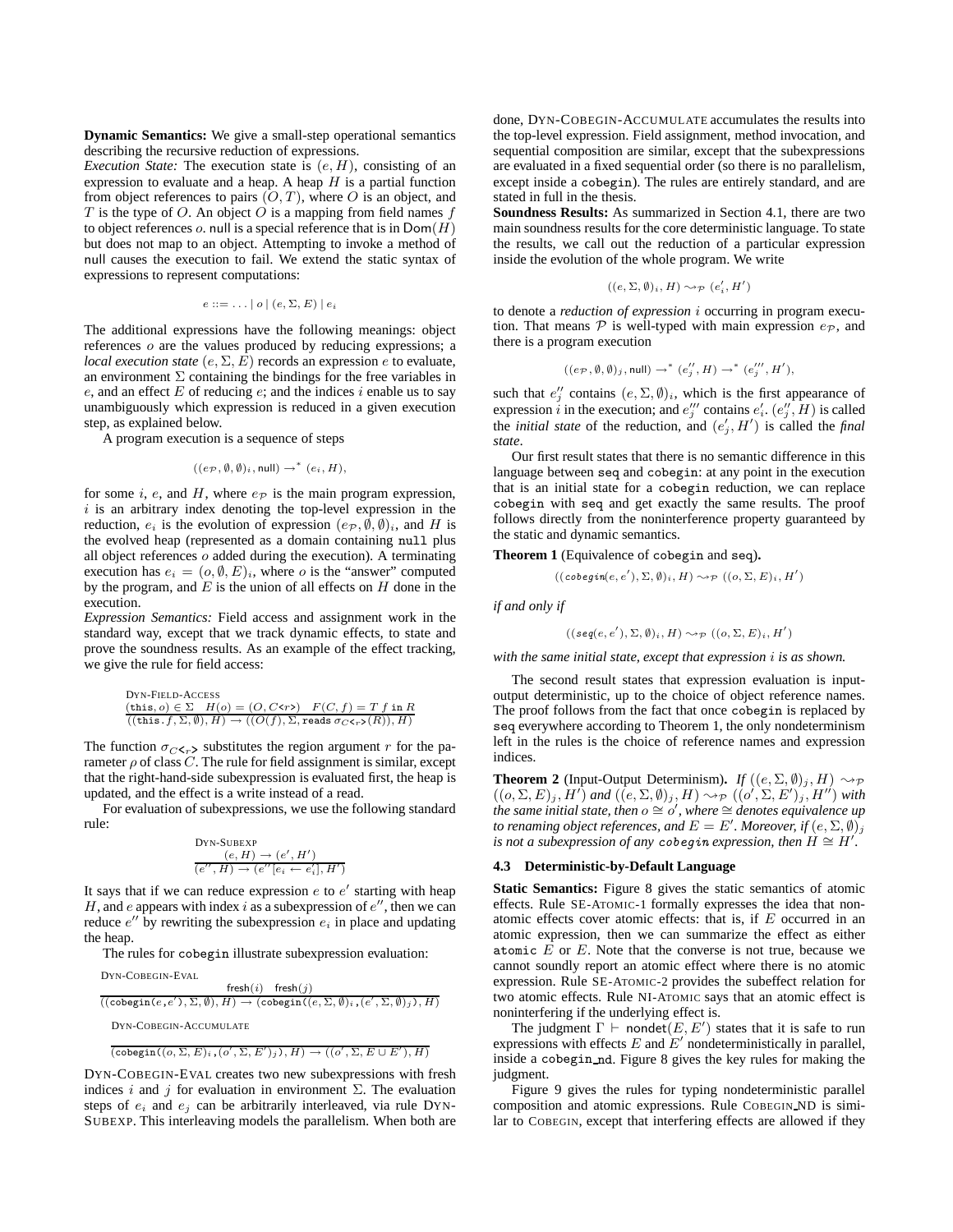

Figure 8. Static semantics of atomic effects (selected rules).



**Figure 9.** Static semantics of cobegin nd and atomic expressions (selected rules). The judgment  $\Gamma \vdash \check{\mathsf{atomic}}(E) = E'$  says that  $E'$ is the effect obtained after adding atomic from all reads and writes in E; and  $\Gamma \vdash$  nonatomic(E) is the reverse.

are both guarded by atomic expressions. Rule ATOMIC collects the effect  $E$  of the expression  $e$ , then marks all the constituent read and write effects atomic, to reflect the fact that  $E$  is occurring in an atomic expression. Finally, rule COBEGIN has changed. In addition to checking noninterference, as in the basic language, the new rule converts all atomic effects occurring inside the cobegin to ordinary effects using the judgment  $\Gamma \stackrel{\smile}{\vdash}$  nonatomic $(E) \stackrel{\smile}{=} E'$ . This ensures that *no atomic effects are ever propagated outward from inside a* cobegin. The last rule is key to ensuring that cobegin executes in isolation, as discussed in Section 3.3.

**Dynamic Semantics:** We describe the dynamic semantics of the nondeterministic language in two parts, the first operational and the second non-operational. The first, operational, part is just the same semantics as for the basic language (Section 4.2), with a few minor adjustments to accommodate the new features. The second, nonoperational part, describes a *weak isolation constraint* on execution histories generated by the operational part. The overall dynamic semantics comprises all execution histories described by the operational semantics that also satisfy weak isolation. In practice, weak isolation would be enforced by a runtime implementation (such as software transactional memory [37]).

*Operational Semantics of Expressions:* The operational semantics is identical to the one described in Section 4.2, with three changes. First, we add a rule to execute cobegin nd; it is identical to the rule for cobegin shown in Section 4.2 (i.e., in the operational semantics, there is no difference between executing cobegin nd and cobegin — the difference is all in the static semantics).

Second, we add a rule for executing an expression atomic  $e$ . We execute  $e$ , then mark all its effects atomic, for purposes of effect tracking:

| DYN-ATOMIC-EVAL                                                                       |
|---------------------------------------------------------------------------------------|
| ${\sf fresh}(i)$                                                                      |
| $((atomic e, \Sigma, \emptyset), H) \rightarrow (atomic (e, \Sigma, \emptyset)_i, H)$ |
| DYN-ATOMIC-MARK-EFFECTS                                                               |
| $\emptyset$ $\vdash$ atomic $(E) = E'$                                                |
| $(\text{atomic}(o, \Sigma, E)_i, H) \rightarrow ((o, \Sigma, E'), H)$                 |

Finally, we modify the rule DYN-COBEGIN-ACCUMULATE (shown in Section 4.2) to mark the effects of a cobegin expression non-atomic:

> DYN-COBEGIN-ACCUMULATE  $\emptyset ⊢$  nonatomic $(E ∪ E') = E''$  $\overline{(\textsf{cobegin}((o, \Sigma, E)_i, (o', \Sigma, E')_j), H)} \rightarrow ((o', \Sigma, E''), H)$

*Weak Isolation Constraint:* To state the weak isolation constraint, we need the concept of a *reduction history* H, which is a sequence of program execution steps witnessing  $((e, \Sigma, \emptyset)_i, H) \rightsquigarrow_{\mathcal{P}}$  $(e'_i, H)$ . If  $((e, \Sigma, \emptyset)_i), H)$  is the initial program state, then we call H a *program execution history* and write  $H_p$ . Two histories occur *in parallel under* cobegin (or cobegin nd) if they each occur in reducing different branches of the same cobegin (or cobegin nd) expression, in the same program execution.

**Definition 1** (Conflict relation on atomic expressions)**.** *Fix a pro*gram execution history  $H_P$ , and let I be the set of expression indices appearing in  $\mathbf{H}_{\mathcal{P}}$  that label atomic expressions (*i.e.*, expres*sions introduced by rule* DYN-ATOMIC-EVAL*). The conflict relation on atomic expressions in*  $H_P$  *is the transitive closure of the following relation on*  $I \times I$ *:*  $(i, j)$  *is in the relation if*  $i \neq j$ *, and there are conflicting memory accesses*  $a_i$  *and*  $a_j$  *such that* (*a*)  $a_i$ *occurs in the reduction of an atomic expression* ei*; (b)* a<sup>j</sup> *occurs in the reduction of an atomic expression*  $e_i$ ; (c) the reductions of  $e_i$ *and* e<sup>j</sup> *occur in parallel under* cobegin nd*, and (d)* a<sup>i</sup> *precedes*  $a_i$  *in*  $\mathbf{H}_\mathcal{P}$ *.* 

Notice that we put the relation *only on operations under* cobegin nd*, not under* cobegin; and we *do not include any conflicts occurring outside of atomic expressions*. That is because the type system will ensure there are no conflicts between cobegin tasks or outside of atomic expressions; this is the soundness result that we state below.

Now we can define the weak isolation constraint on executions in the language. For the remainder of this section, we assume an implementation that guarantees weakly isolated program execution histories  $H_p$ .

**Definition 2** (Weakly isolated histories)**.** *Let* H *be a history. If the conflict relation on atomic expressions in* H *is a partial order, then we say that* H *is weakly isolated.*

**Soundness Results:** As summarized in Section 4.1, there are three main soundness results for the nondeterministic language: race freedom, strong isolation, and determinism by default.

*Race Freedom:* The first result says that the language is race free, assuming that pairs of memory accesses in different atomic expressions are well-synchronized (which is true of any transactional implementation). The proof follows from the fact that the type system disallows parallel interference, except for pairs of accesses both occurring in atomic expressions.

**Theorem 3** (Race freedom). *If*  $\vdash$  *P*, *then a history* **H**<sub>*P*</sub> *that has synchronization orderings consistent with the conflict relation stated in Definition 1, contains no data race.*

*Strong Isolation:* To state the strong isolation result formally, we use the well-known concept of *serializable histories* [44]. We say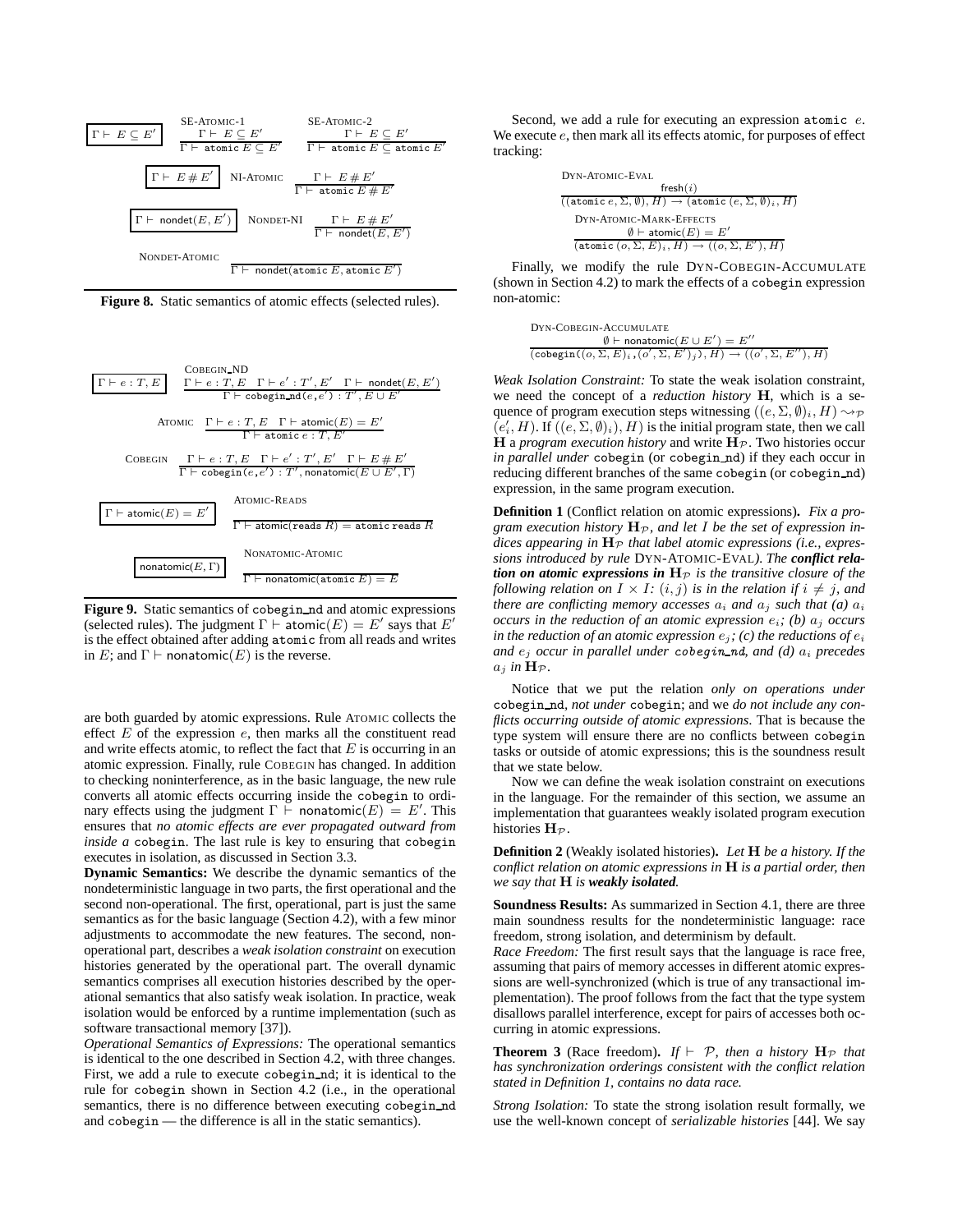that a history **H** witnessing  $((e, \Sigma, \emptyset)_i, H) \rightsquigarrow_{\mathcal{P}} (e'_i, H')$  is *serial with respect to expression* i if every step in the history transforms expression  $i$  or a subexpression of expression  $i$ . We say that  $H$  is *serializable with respect to expression* i if it is possible to generate a history  $H'$  with the same initial and final states as  $H$  that contains a serial history witnessing  $((e, \Sigma, \emptyset)_i, H'') \leadsto_{\mathcal{P}} (e'_i, H''')$ , for some heaps  $H''$  and  $H'''$ . In other words, an expression reduction is serializable if we "could have done it serially," with the same results.

The following theorem says that a history is serializable if it does not occur in a cobegin\_nd; or it does not reduce any atomic expression; or it reduces a cobegin or atomic expression. The proof follows from the type system's guarantees of noninterference for cobegin tasks, and noninterference for cobegin nd tasks except where guarded by atomic expressions; together with the weak isolation assumption for atomic expressions.

**Theorem 4** (Strong isolation). *Suppose*  $\vdash$  P, let  $H_p$  *be a weakly isolated history executing* P*, and let* H *be a history witnessing*  $((e, \Sigma, \emptyset)_i, H) \rightarrow_{\mathcal{P}} (e_i', H')$  contained in  $\mathbf{H}_{\mathcal{P}}$ . Then  $\mathbf{\dot{H}}$  is serializ*able with respect to expression i if*  $(I)(e, \Sigma, \emptyset)$ *i is not a subexpression of any* cobegin nd *expression; or (2) no atomic expression appears in* H*; or (3)* e *is a* cobegin *or atomic expression.*

*Determinism by Default:* Finally, we show that the nondeterministic language is deterministic by default. First we show the equivalent of Theorem 1 for the nondeterministic language: there is no difference between cobegin  $e$  and atomic seq  $e$ . Note that we need the atomic here because in general a seq occurring under a cobegin nd can interfere with the other branch of the cobegin nd. The result follows directly from Theorem 1 and Theorem 4. ("Initial state" is defined before Theorem 1.)

**Theorem 5** (Semantic equivalence of cobegin and atomic seq)**.**

$$
((\text{cobegin}(e, e'), \Sigma, \emptyset)_i, H) \rightsquigarrow_{\mathcal{P}} ((o, \Sigma, E)_i, H')
$$

*if and only if*

$$
((atomic \; seq(e, e'), \Sigma, \emptyset)_i, H) \rightsquigarrow_{\mathcal{P}} ((o, \Sigma, E)_i, H')
$$

*with the same initial state, except that expression* i *is as shown.*

Second, we show the equivalent of Theorem 2 for the nondeterministic language: for the expressions called out by Theorem 4 as having serializable reductions, the execution of such expressions is also input-output deterministic, *unless* there is explicit nondeterminism via cobegin nd. The proof follows from Theorem 2, together with the definition of a serializable history.

**Theorem 6** (Determinism by default). *Suppose*  $\vdash$  P, and let **H** *be a history witnessing*  $((e, \Sigma, \emptyset)_i, H) \leadsto_{\mathcal{P}} ( (o, \Sigma, E)_i, H')$  *that is serializable with respect to expression <i>i*, where no cobegin\_nd *expression ever appears in expression i. If*  $((e, \Sigma, \emptyset)_i, H) \sim_{\mathcal{P}}$  $((o', \Sigma, E')_i, H'')$  with the same initial state as in **H**, then  $o \cong o$ , *where*  $\cong$  *denotes equivalence up to renaming object references, and*  $E = E'$ . Moreover, if  $(e, \Sigma, \emptyset)$  *is not a subexpression of any* cobegin or cobegin nd expression, then  $H' \cong H''$ .

## **4.4 Atomic Regions Language**

**Static Semantics:** First, the rules for constructing types require that atomic regions bind only to region parameters declared atomic, and non-atomic regions bind only to region parameters not declared atomic. This requirement ensures that memory regions are treated consistently across method invocation. Second, we refine the judgment  $\Gamma \vdash \mathsf{atomic}(E) = E'$  so that an atomic expression "makes" an effect atomic" only if the effect is on an atomic region. This rule ensures that, in applying rule COBEGIN ND to check a cobegin nd expression, the compiler will never allow effects on non-atomic regions to interfere. The rules are stated in full in the thesis.

**Dynamic Semantics and Soundness:** The dynamic semantics of this language is exactly as given in the previous section, with two changes. First, marking effects in rule DYN-ATOMIC-MARK-EFFECTS happens according to the refined definition of  $\emptyset$   $\vdash$  atomic $(E) = E'$ : that is, effects are marked atomic only if they operate on atomic regions. Second, we redefine the conflict relation on atomic expressions (Definition 1) so that only conflicts involving accesses to statically identifiable atomic regions (i.e., region names r or region parameters  $\rho$  marked atomic) are synchronized by the implementation. The soundness result says that Theorems 3–6 hold for this language variant; the proofs, given in the thesis, are entirely straightforward.

## **5. Prototype Implementation**

To implement our new mechanisms, we extended the compiler used for basic DPJ. It is a modified version of Sun's javac, which translates DPJ code to standard Java. The compiler implements DPJ's parallelism constructs by generating calls to the ForkJoinTask library [2], which schedules tasks onto a pool of worker threads; further details are available in [17].

In this work, we extended the compiler to implement atomic blocks using the Deuce STM library [3]. We used the wellrespected Transactional Locking II (TL2) algorithm [28]. TL2 is a write-buffering (i.e., lazy versioning) algorithm with optimistic reads. Deuce supports concurrency control at the object field level, and uses a light-weight, custom reflection mechanism to access object fields inside transactions.

We selected this STM system for pragmatic reasons of ease of implementation, and because it implements a well-known highperformance STM algorithm. We have not attempted to maximize absolute performance in our implementation; it could be improved significantly by using a different STM system, such as one integrated with the JVM [46]. Our method is applicable to other types of STM systems and algorithms (including those utilizing in-place updates).

For each atomic block, the compiler generates code to execute the body of the atomic block as a transaction, retrying until the transaction commits successfully. Nested atomic blocks are flattened. Methods that are transitively callable within atomic blocks are cloned; versions containing barriers are used when they are called within atomic blocks. Within atomic blocks, the compiler inserts normal read and write barriers for accesses to fields in atomic regions. As discussed in section 3.4, the compiler omits barriers for read accesses to non-atomic regions, and it generates logging-only barriers for write accesses.

We modified the TL2 implementation in Deuce to support these optimized logging-only barriers. However, because TL2 is a writebuffering algorithm, we would have to use read-barriers to obtain correct values in the read-after-write cases. To avoid read barriers entirely, we modified the algorithm to perform in-place updates for these locations and we maintain a separate undo log to revert effects of such updates in case the transaction aborts. Reads to such locations do not need barriers because they can now obtain their values directly from the original memory location.

#### **6. Evaluation**

The ideas presented in this paper raise four key questions for experimental investigation: (1) Can the language express nondeterministic algorithms in a natural way? (2) Can the algorithms expressed in the language give good performance? (3) How effective is the optimization of STM barriers? (4) What is the annotation overhead of the language?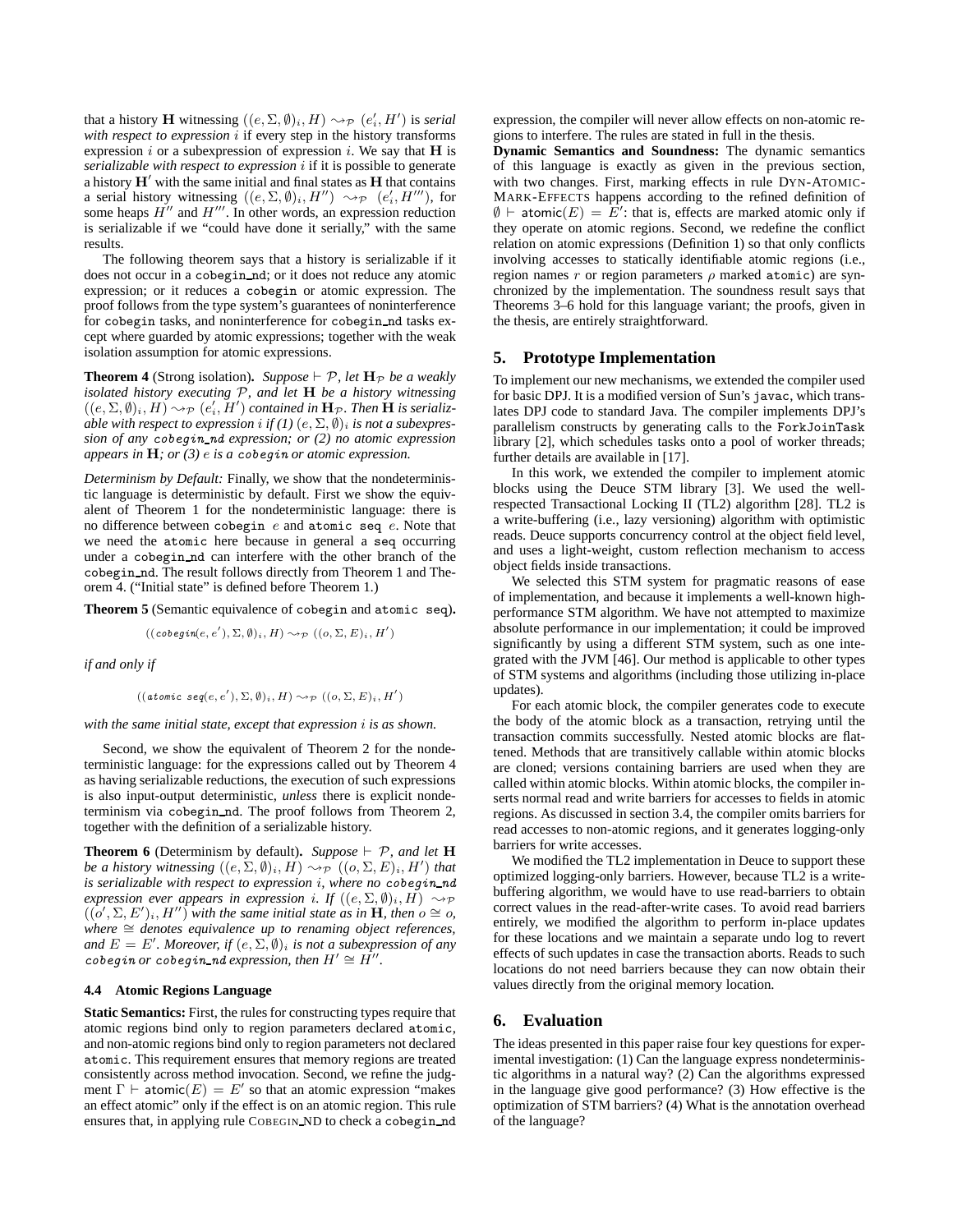We used four nondeterministic algorithms to evaluate these questions: two different versions of TSP, Delaunay mesh triangulation from the *Lonestar Benchmarks* [1], and *OO7*, a synthetic database benchmark that has been used in previous studies of parallel performance [47, 51]. These codes are discussed further below.

#### **6.1 Benchmarks and Expressing Parallelism**

**Traveling Salesman Problem:** We studied two versions of the TSP algorithm, which we call **TSP-PQ** and **TSP-R**. TSP-PQ is the algorithm described in Section 3. As discussed there, the algorithm proceeds in two phases: the first phase breaks the problem up into subproblems and adds them to a priority queue, and the second phase concurrently removes items from the queue and processes each one using sequential recursive search. The priority queue orders the work, so that more promising subtrees are explored first.

TSP-R is a variant that eliminates the priority queue and uses recursion to express the entire algorithm. At each level of the tree, the algorithm computes a bound for each subtree and compares the bound against the global current best tour. Bounds that are definitely no better than the current best are excluded, while bounds that may be better are explored recursively. The recursion occurs in parallel until a specified depth of the tree; in our studies we used a depth varying with the log of the number of threads. TSP-R is a simpler algorithm than TSP-PQ, but it potentially suffers from more contention, as the global best tour must be read before every recursive descent into a subtree to avoid exploring too many bad paths. By contrast, because TSP-PQ uses a priority queue to order the paths, it can read the global best tour less often (once per tree level).

We adapted both versions of TSP from code that was used in previous studies of STM performance [46, 47]. Our TSP-PQ code uses the identical algorithm to the original code, and expresses the parallelism in the same way. The original code had a data race, and we added one extra atomic block to eliminate that race. Our TSP-R code is a transformation of TSP-PQ that eliminates the priority queue, checks the bound at each level of the tree, and parallelizes the recursion.

**Delaunay Mesh Refinement:** This code uses Chew's algorithm [26, 36] to find and eliminate "bad triangles," i.e., those that do not satisfy some quality constraint from a Delaunay triangulation of a mesh of points. The program is nondeterministic since different orders of processing of bad elements lead to different meshes, although all such meshes satisfy the quality constraints [26]. The program uses a foreach nd loop, and each iteration of the loop spawns a new worker thread (at most one per core). Each worker thread has a private worklist of bad triangles. In each iteration of the worklist loop, the worker selects one bad traingle from the work list, forms a *cavity* around it, re-triangulates the cavity, and adds any new bad triangles back to the worklist. Cavity finding and re-triangulating code sections access the shared mesh data structure and are enclosed in atomic blocks.

**OO7:** OO7 simulates a number of clients, each performing a fixed number of queries on an in-memory database. Each query is enclosed in an atomic block. The performance metric is the throughput (queries per unit time), and we measure how this scales by varying the number of clients while keeping the number of queries performed by each one constant. The program uses a foreach nd loop, with one iteration corresponding to each client. We configured it to use a number of clients equal to the number of worker threads, so there is always one thread per client. Thus, the total amount of work performed is proportional to the number of threads. **Expressing Parallelism:** We successfully expressed *all* the parallelism that did not use data races, in these four nondeterministic algorithms. As discussed above, we eliminated a race in TSP-PQ that was presumably there to avoid synchronization; we could have

also written TSP-R with a similar race. The four codes do not use any deterministic algorithms but such algorithms do not incur any runtime performance overheads in our language; such overheads are dominated by that of atomic sections in nondeterministic components. The performance and expressivity of the language for deterministic algorithms were studied previously [17].

## **6.2 Performance**

To evaluate performance, we measured the self-relative speedup (i.e., the speedup compared to running the transactional code on one thread) achieved by the three codes. We focused on self-relative speedup rather than absolute speedup because (a) optimizing the code generation for atomic statements has not been a focus of this paper, and (b) the Deuce STM, although using a good *algorithm*, lacks many many essential performance features of a high performance Java STM [46]. Self-relative speedups have the effect of "factoring out" some of the performance impact of the STM implementation while capturing the scalability of the benchmarks.

We ran and measured the codes on a 24-core system using four Intel Xeon E7450 processors (each with six cores), running Windows Server 2008. Figure 10 shows the self-relative speedups with barrier optimizations enabled, using running times for Delaunay and TSP, and throughput scaling for OO7. Because the runtimes are nondeterministic, we averaged 5–10 runs for each data point, using an interquartile method to exclude a few extreme outliers. For both TSP variants, we used the one-thread version of TSP-PQ, which was the faster of the two, as the baseline. Both versions of TSP show good scaling, and OO7 shows moderately good scaling, throughout the range of numbers of threads  $t$  we examined. TSP-R shows better (superlinear) speedup for smaller  $t$ ; this is because the parallel algorithm is very efficient in that range: it rules out subtrees quickly, and so visits only about  $1/4$  of the tree nodes at  $t = 2$  compared to  $t = 1$ . However, the scaling curve for TSP-R flattens out as t increases, most likely due to higher contention than TSP-PQ.

The speedup curve for Delaunay is poor: it flattens out and reaches only 3x on 22 threads. We profiled the code to understand the source of this behavior and traced it to the method System.identityHashcode() in the JVM. This standard Java function is extensively used in Deuce to index into lock tables. We observed that the time spent in this function grows with the number of threads. In Delaunay, which has large transactions, this overhead negatively affected the speedup curve. This problem can by solved by modifying the JVM, but we leave that (and other optimizations for atomic) to future work.



**Figure 10.** Self-relative speedups. For OO7, we scaled the amount of work with the number of worker threads, and measured speedup based on throughput scaling (number of queries done per unit time). The barrier optimization was enabled for all of these benchmarks.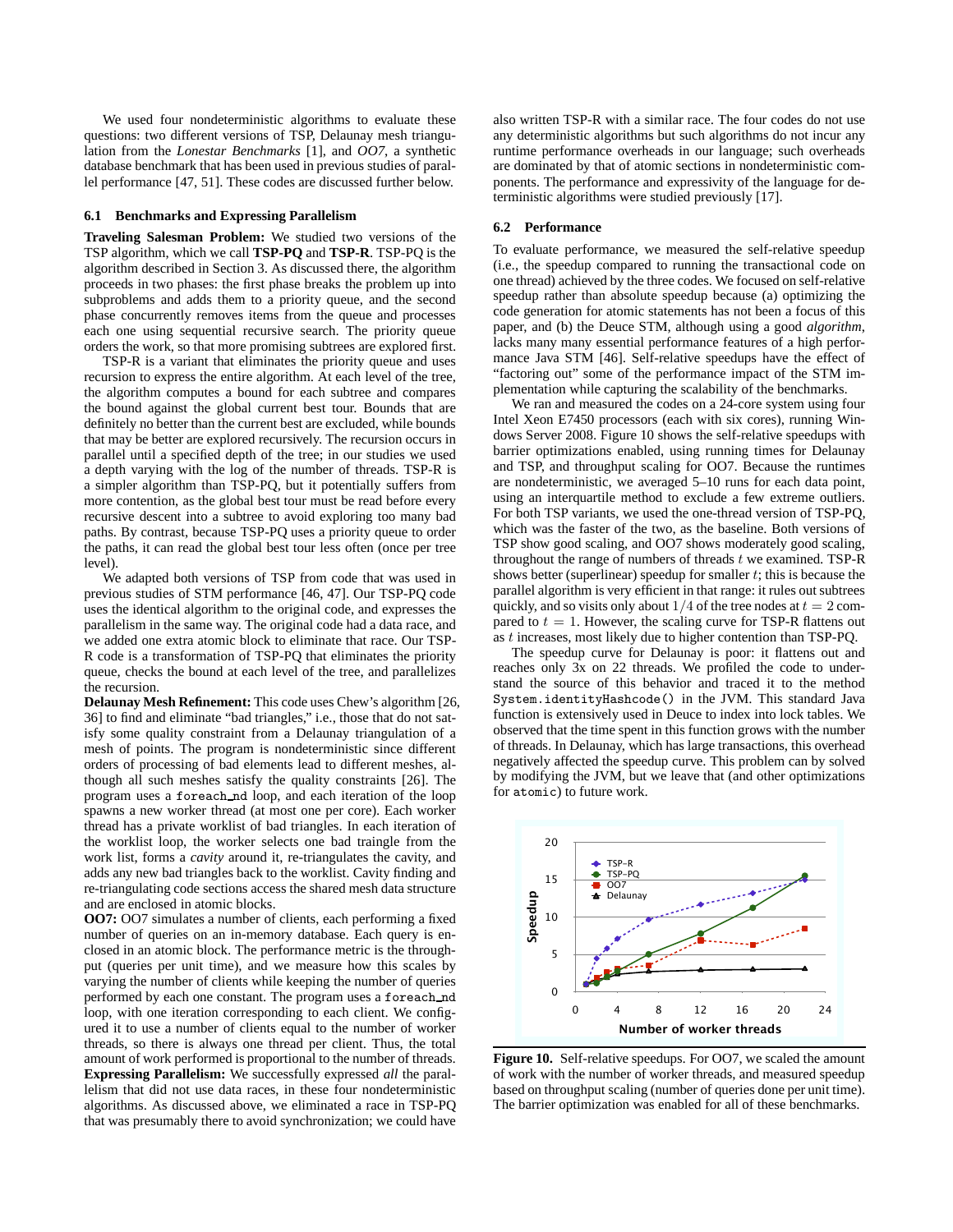## **6.3 Impact of Barrier Elimination**

We compared the performance of two versions of the parallel code for each benchmark: with and without the barrier simplification optimization for non-atomic regions. Figure 11 shows the improvement in running time for the optimized code compared to the unoptimized code. Figure 12 shows the reduction in the number of dynamically-executed barriers due to our optimizations.



**Figure 11.** Ratio of optimized runtimes (with barrier elimination) to unoptimized runtimes (without barrier elimination). A value lower than 1 means the optimization increased performance.



**Figure 12.** Reduction in barriers due to optimizations, showing the proportion of barriers from the unoptimized version that are eliminated entirely, simplified to log-only write barriers, or that remain as full barriers in the optimized version, for each of the three benchmarks with 1, 7, 12, and 22 worker threads.

The optimization has a substantial impact on performance for three of the four benchmarks (TSP-PQ, Delaunay, and OO7). The performance improvements correlate well with the barrier reductions. The optimizations give essentially no improvement for TSP-R, because the transactions are very short (reads and read-modifywrite operations on the best tour). As a result (1) there are few if any barriers to remove; and (2) transactional overhead is not a significant component of the overall runtime. On the other hand, TSP-PQ, OO7, and Delaunay use longer transactions, providing more opportunities for reducing overhead.

Our optimizations can eliminate barriers both by actually removing barrier operations on certain statements and also by reducing the number of times that transactions must be retried. The latter effect occurs because removing unnecessary barriers reduces the number of false conflicts incurred by the STM system. As shown in Table 1, this effect is more pronounced with larger numbers of worker threads, so our optimizations not only reduce scalar overheads but also improve scalability. For example, in Delaunay, the optimization changed this ratio from 0.944 to 0.999 on 2 threads but from 0.244 to 0.944 on 22 threads.

|                | Delaunay |       | OO7        |       |  |
|----------------|----------|-------|------------|-------|--|
| threads        | opt      | unopt | <b>opt</b> | unopt |  |
| $\overline{c}$ | 0.999    | 0.944 | 0.944      | 0.932 |  |
| 3              | 0.975    | 0.848 | 0.877      | 0.872 |  |
| 4              | 0.998    | 0.810 | 0.822      | 0.560 |  |
| 7              | 0.993    | 0.647 | 0.700      | 0.210 |  |
| 12             | 0.996    | 0.405 | 0.539      | 0.100 |  |
| 17             | 0.995    | 0.291 | 0.442      | 0.071 |  |
| 22             | 0.994    | 0.244 | 0.369      | 0.071 |  |

**Table 1.** Ratio of committed transactions to started transactions for Delaunay and OO7. Lower numbers indicate more aborted transactions. For both versions of TSP, all numbers are 1.000.

| Program      | <b>Total</b><br><b>SLOC</b> | Annotated<br><b>SLOC</b> | <b>Region</b><br><b>Decls</b> | <b>RPLs</b> | Params | <b>Effect</b><br>Summ. |
|--------------|-----------------------------|--------------------------|-------------------------------|-------------|--------|------------------------|
| TSP-PO       | 433                         | 77 (17.8%)               | 2(1)                          | 101(4)      | 6(2)   | 14/20                  |
| TSP-R        | 200                         | 34 (17%)                 | 2(1)                          | 42(4)       | 2(0)   | 6/12                   |
| OO7          | 1570                        | 105(6.7%)                | 4(1)                          | 76(7)       | 6(0)   | 52/104                 |
| Delaunay     | 1994                        | 302 (15.1%)              | 3(1)                          | 374(3)      | 21(7)  | 165/216                |
| <b>Total</b> | 4197                        | 518 (12.3%)              | 11(4)                         | 593(18)     | 35(9)  | 237/352                |

**Table 2.** Annotation counts for the four benchmarks. In the middle columns, the numbers in parentheses represent the number of annotations marked atomic. In the last column,  $x/y$  means of  $y$  total method definitions in the program,  $x$  were annotated with effect summaries.

#### **6.4 Annotation Overhead**

Table 2 provides a quantitative measure of the annotation overhead of writing the four benchmarks in our language. Column 1 after the vertical bar shows the total number of non-blank, non-comment lines of source code, counted by sloccount. Column 2 gives the count of annotated lines, as an absolute number and as a percentage of the total lines. The following three columns show the number of region declarations, RPLs (including arguments to in, arguments to types and methods, and arguments to effect summaries), and region parameters. The number of annotations marked atomic is shown in parentheses after the main number. The last column shows the number of effect summaries before the slash, and the number of method definitions after the slash.

While the average number of annotated lines (12.3%) is nontrivial, we believe it is not unduly high, given the strong safety properties of the programming model. As in our prior work [17], most of the RPL annotations were arguments to types. The overhead could be reduced by inferring some of the annotations [48], but we leave that for future work.

Our approach does impose the limitation that if a programmer wishes to use a class region parameter as an atomic region in some context and a non-atomic region in some other context, then the class must be *cloned*: the programmer must create two copies of the class, one with the atomic parameter and one with the non-atomic parameter. The cloning is required because different barriers must be generated for methods of the class that operate transactionally on the parameter, depending on whether the region bound to the parameter is atomic. The cloning could be done automatically by the compiler, similarly to what C++ does for templates. While we have not implemented this approach, we believe it does not raise any significant technical issues.

In the benchmarks we studied, only Delaunay required class cloning. In Delaunay, we needed both atomic and non-atomic versions of the list and map structures used in the benchmark.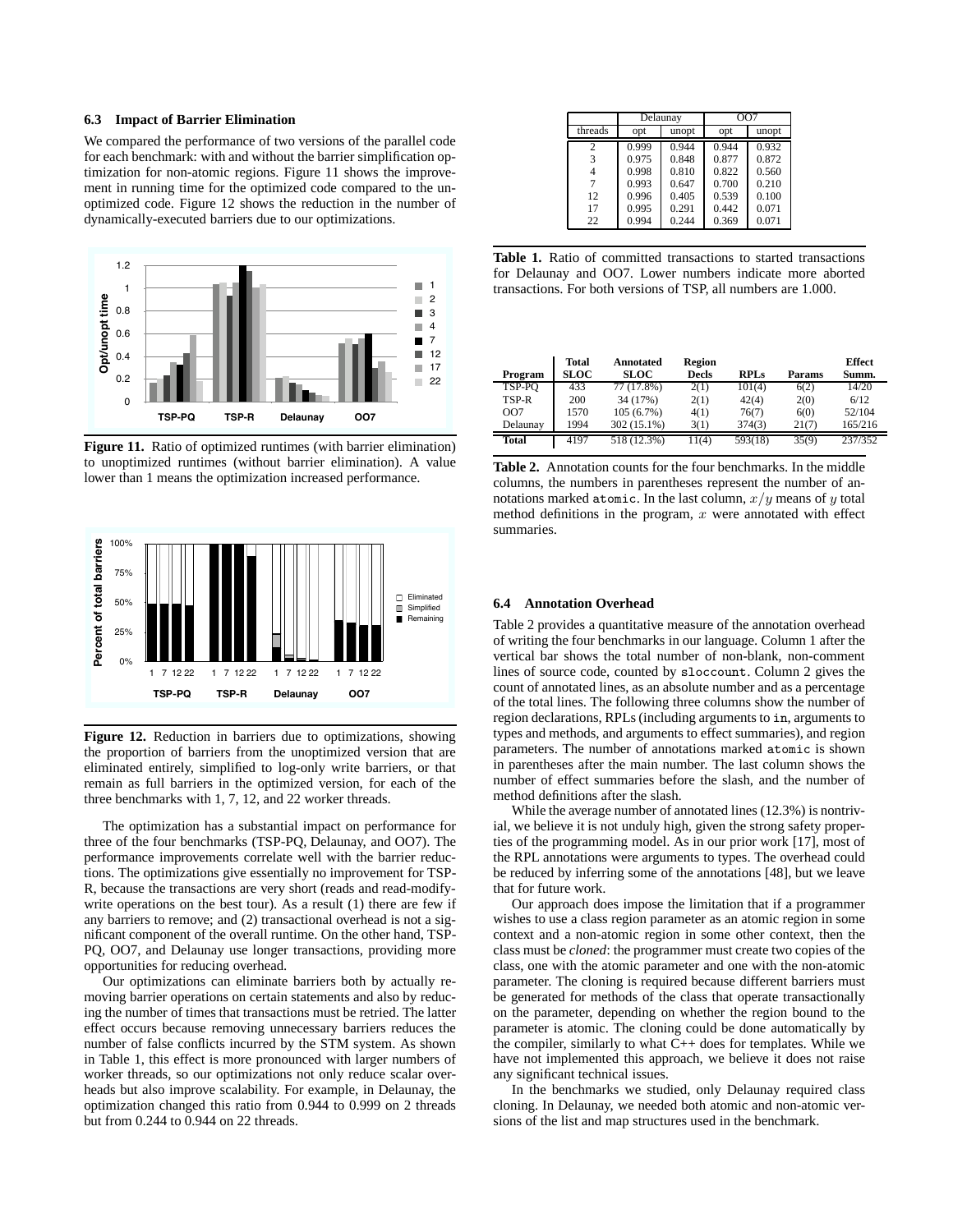# **7. Related Work**

**Type and Effect Systems:** Several researchers have described effect systems for enforcing a locking discipline in nondeterministic programs that prevents data races and deadlocks [5, 20, 34] or guarantees isolation for critical sections [29]. Matsakis et al. [41] have recently proposed a type system that guarantees race-freedom for locks and other synchronization constructs using a construct called an "interval" for expressing parallelism. While there is some overlap with our work in the guarantees provided (race freedom, deadlock freedom, and isolation), the mechanisms are very different (explicit synchronization vs. atomic statements supported by STM). Further, these systems do not provide determinism by default. Finally, there is no other effect system we know of that provides both race freedom *and* strong isolation together.

**STM Correctness (Language):** STM Haskell [31] provides an isolation guarantee, but for a pure functional language that uses monads to limit effects to the transactional store, unlike our imperative shared-memory language. Moore and Grossman [42] and Abadi et al. [6] use types and effects to guarantee strong isolation for an imperative language, but their languages permit races where neither access occurs in a transaction. Finally, none of these languages allows both transactional and non-transactional effects to the same memory, as our language does.

Beckman et al. [12] show how to use a form of alias control called *access permissions* [21] to verify that the placement of atomic blocks in a threaded program respects the invariants of a specification written by the programmer — for example, that a condition is checked and acted upon atomically. This approach is complementary to ours: we provide guarantees of race freedom, strong isolation, and determinism by default for all programs in our language; on top of that one could check that additional programmerspecified invariants are satisfied.

**STM Correctness (Compiler and Runtime):** Several STMs guarantee strong isolation by preventing interference between transactions and non-transactional accesses at runtime. Most of these systems use a combination of sophisticated static wholeprogram analysis, runtime optimizations, and other runtime techniques like page protection to optimize strong isolation [7, 22, 46, 47]. While these techniques can significantly reduce the cost of strong isolation, they cannot completely eliminate it. In contrast, our language-based approach provides strong isolation without imposing extra runtime overhead.

**Reducing STM Overheads:** Much research has been devoted to reducing the cost of compiler-generated STM barriers on transactional memory accesses. Early work [8, 32] showed how to eliminate several classes of transactional overhead including redundant barriers, barriers for accesses to provably immutable memory locations, and certain barriers for accesses to objects allocated in a transaction. Recent work by Afek et al. [9] uses the logic of program reads and writes within a transaction to reduce STM overhead: for example, a shared variable that is read several times can be be read once and cached locally. These optimizations complement ours, as they target different kinds of STM overhead from our work.

Beckman et al. [13] show how to use access permissions to remove STM synchronization overhead. While the goals are the same as ours, the mechanisms are different (alias control vs. type and effect annotations). The two mechanisms have different tradeoffs in expressivity and power: for example, Beckman et al.'s method can eliminate write barriers only if an object is accessed through a unique reference, whereas our system can eliminate barriers for access through shared references, so long as the access does not cause interfering effects. However, alias restrictions can express some patterns (such as permuting unique references in a data structure) that our system cannot. As future work, it would be interesting to explore these tradeoffs further.

Finally, several researchers have eliminated STM overhead for accesses to thread-local data using whole-program static escape analysis [47] and programmer annotations to specify code blocks that do not require instrumentation [52]. Unlike our work, this work either requires whole-program analysis, or it relies on unverified programmer annotations.

**Nondeterministic Parallel Programming:** Several research efforts are developing parallel models for nondeterministic codes with irregular data access patterns, such as Delaunay mesh refinement. Galois [36] provides a form of isolation, but with iterations of parallel loops (instead of atomic statements) as the isolated computations. Concurrency is increased by detecting conflicts at the level of method calls, instead of reads and writes, and using semantic commutativity properties. Lublinerman et al. [39] have proposed *object assemblies* as an alternative model for expressing irregular, graph-based computations.

These models are largely orthogonal to our work. In Galois, strong isolation holds if all shared data is accessed through welldefined APIs, but this property is not enforced, either statically or at runtime. We believe that our type and effect mechanisms could be applied to Galois to ensure this property. The object assemblies model may have stronger isolation guarantees than Galois, but it is very specialized to irregular graph computations, in contrast to the more general fork-join model we present here.

Kulkarni et al. [35] have recently proposed *task types* as a way of enforcing a property they call *pervasive atomicity*. This work shares with ours the broad goal of reducing the number of concurrent interleavings the programmer must consider. However, Kulkarni et al. adopt an actor-inspired approach, in which data is non-shared by default, and sharing musk occur through special "task objects." This is in contrast to our approach of allowing familiar shared-memory patterns of programming, but using effect annotations to enforce safety properties. Finally, none of the work discussed above provides any deterministic-by-default guarantee.

## **8. Conclusion**

We have shown how to design a type and effect system that, together with a weakly atomic runtime system, achieves our stated goals of providing disciplined and safe nondeterminism, including race freedom, strong isolation of atomic operations and deterministic parallel operations, compositional reasoning about deterministic and nondeterministic operations, and determinism by default. We have also shown how to leverage the system to remove unnecessary barriers from the transactional implementation, thereby enhancing performance.

#### **Acknowledgements**

This work was supported by the National Science Foundation under grants CCF 07-02724 and CNS 07-20772, and by Intel, Microsoft, and the University of Illinois through UPCRC Illinois. An anonymous reviewer encouraged us to study TSP-R. Dan Grossman and Brad Chamberlain provided helpful suggestions on a draft of this paper and the supporting proofs.

# **References**

- [1] http://iss.ices.utexas.edu/lonestar/.
- [2] http://gee.cs.oswego.edu/dl/concurrency-interest.
- [3] http://http://sites.google.com/site/deucestm.
- [4] OpenMP Application Program Interface, Version 3.0. http://www.openmp.org/mp-documents/spec30.pdf, 2008.
- [5] M. Abadi et al. Types for safe locking: Static race detection for Java. *TOPLAS*, 2006.